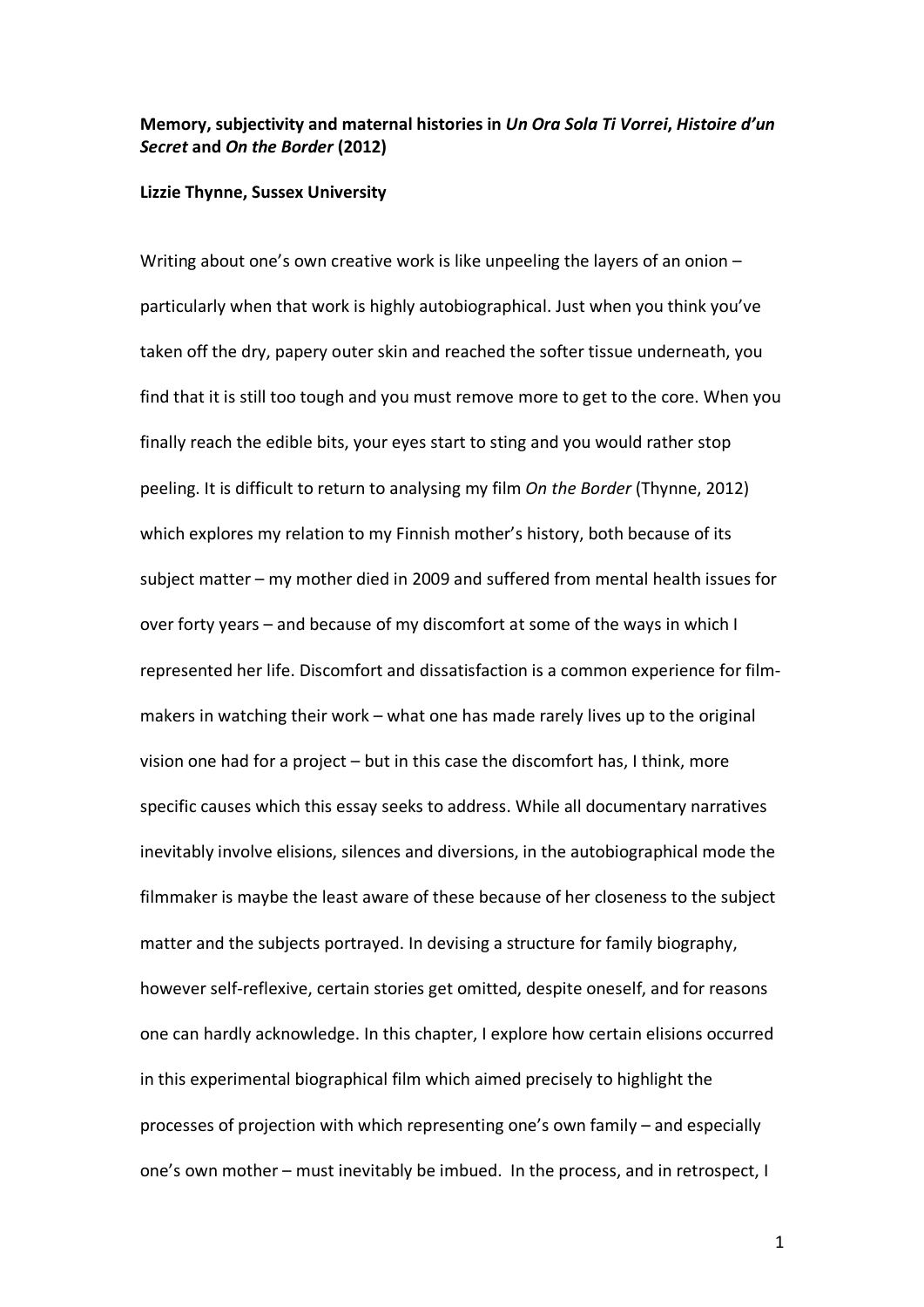was able to evoke some of the traumatic experiences suffered by my mother and her family more clearly than others and in this chapter I reflect on the reasons for certain omissions. I draw on Marianne Hirsch's analysis of feminist authors' difficulties in representing the mother as a subject rather than an object, not least because of their own struggles for control over their own lives, bodies and 'plots' (Hirsch, 1989). My film is one of several works by film-makers from the last few years which remediate the home movie and/or the family album to explore hidden maternal histories, including *Un Ora Sola Ti Vorrei/For One More Hour with You* (Alina Marazzi, 2005), *Histoire d'un Secret/History of a Secret* (Mariana Otero, 2003) and *Stories We*  Tell (Sarah Polley, 2012).<sup>1</sup> These explorations – informed by both mourning and nostalgia – are an impossible attempt, something which is acknowledged to a greater or lesser degree, to recover the mother's identity and thus also constitute the filmmakers' own.<sup>2</sup> I discuss how the legacies of the respective mothers' traumatic pasts are played out and interpolated in their daughters' representations, and how their handling of this topic provides insight into my own.

My film, *On the Border*, is also a meditation on my mother's life in relation to mine and to that of her mother and father, her siblings and my father. Like the above films, the narrative is motivated by a desire to understand one's own identity as constituted through the damaged or interrupted relationship with the mother. I am roughly the same age as these two filmmakers and so our accounts of our mothers' lives are similarly inflected by a sharp sense of what might have been. Unlike their mothers, however, my mother lived until she was eighty-one and I was fifty. Her life was not cut short, like Marazzi's mother's, by her 'madness' but this instead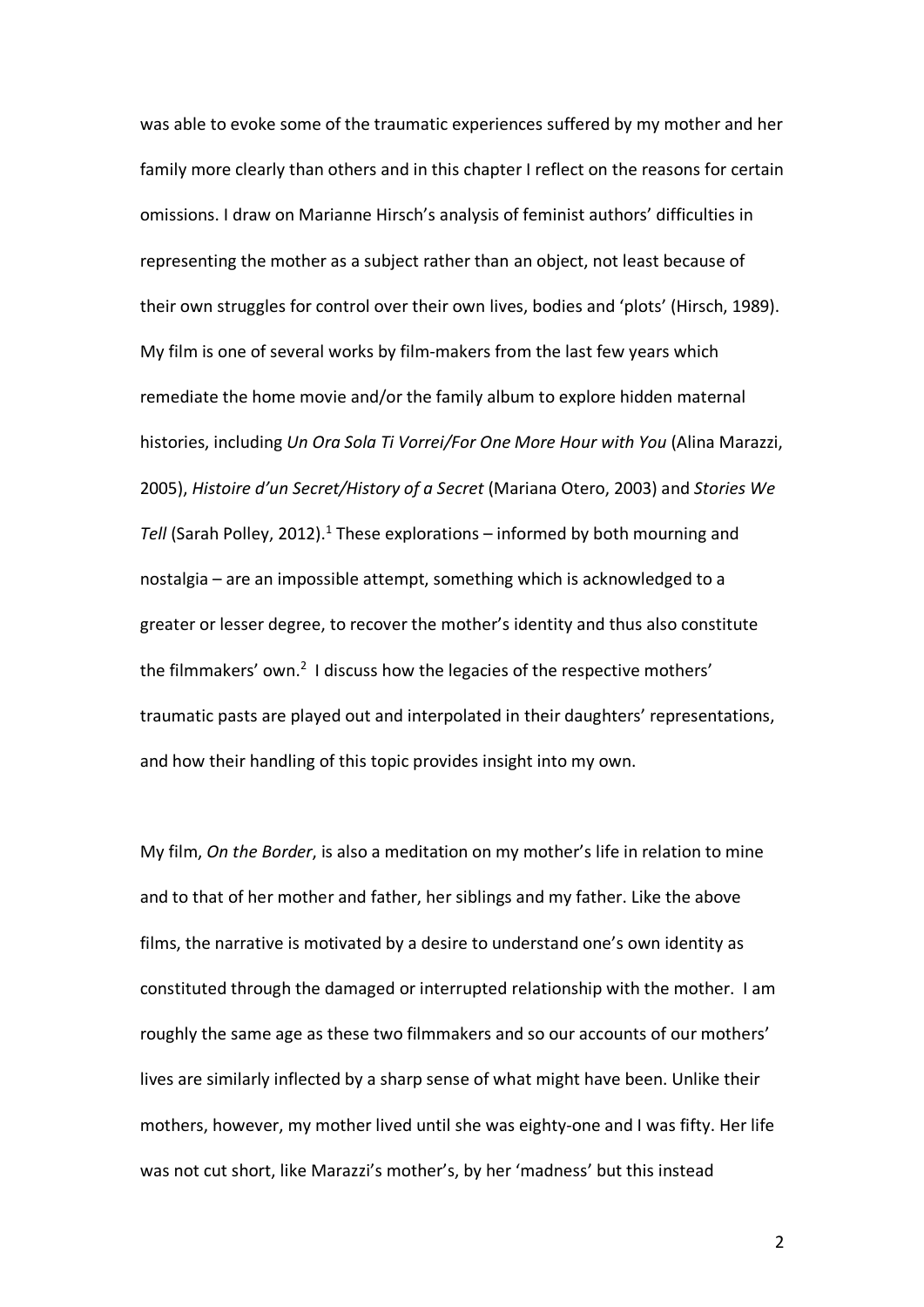remained a debilitating condition, which she and the family lived with for almost forty years from her first breakdown. Coincidentally too, my film links the two different maternal afflictions depicted in Marazzi's and Otero's film in that my mother was both mentally ill for much of my life and also experienced an unwanted pregnancy. Watching these two films since I finished my own, and through audience responses, I have become aware of how *On the Border* in its evocation of my mother's life avoids a deeper exploration of the possible link between unchosen motherhood and mental instability and I began to speculate further on the reasons for this, which are connected with my own particular and different experience of being a daughter to that of a survivor of trauma.

In both *Un Ora Sola Ti Vorrei* and *Histoire d' un secret* the film-maker daughters investigate the lives of their respective mothers, who both died young, Marazzi's from suicide following mental illness and Otero's from complications after a selfinduced abortion. Both filmmakers were children when their mothers died – Marazzi was seven and Otero was five – and both have no memories of their mothers. Both films are focussed specifically on their and their families' relationships to their mothers and do not overtly place their stories in the wider context of women's inequality. Yet, both evoke the conflicts experienced by these women in the 1960s and early 1970s as they struggled to come to terms with their destinies as mothers at the moment of feminist awakening which they were just too late to benefit from but which has enabled their daughters to represent their mothers' lives in a new light, to tell stories which reveal just how constrained those lives were despite relative privilege and education. $3$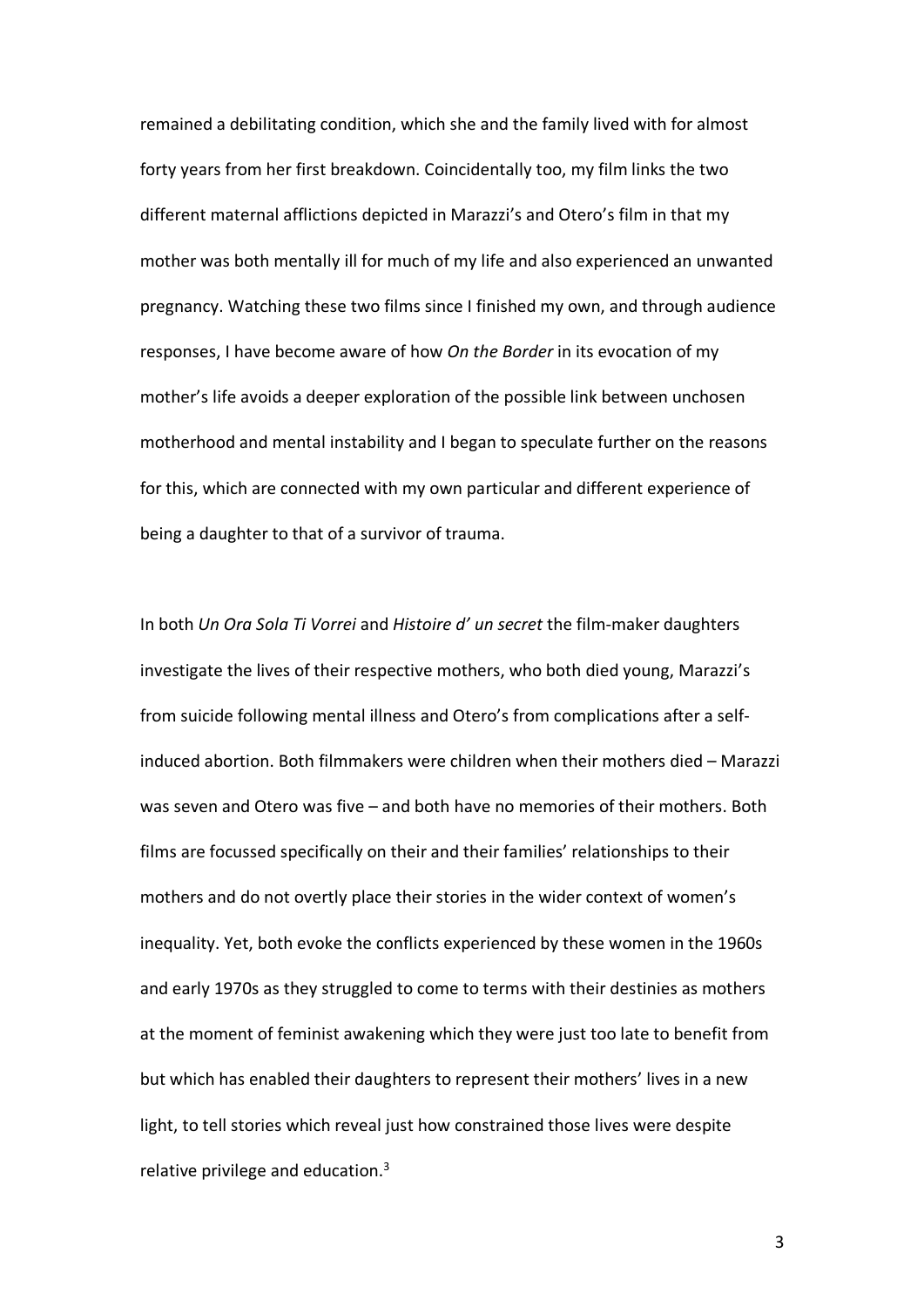In *Un Ora Sola Ti Vorrei*, Marazzi seeks for clues about her mother, Liseli's, life in the very rich archive of family movies shot by her grandfather from the 1920s to the 1980s. As a wealthy publisher, Ulrico Hoepli was an early adopter of a 16mm camera and charted his family's life from his own courtship and wedding, his family holidays through to his daughter's, Liseli's, marriage and life with her own young family. Marazzi remediates this compelling, vivid footage in her own film, montaging moments from her grandmother's and mother's lives. Ulrico's footage is reappropriated in various ways to become Liseli's story and to enact Marazzi's own nostalgic desire for her mother**.** Such nostalgic desire drives the excavation of memory in many other texts written by second wave feminists, as Susannah Radstone has noted, including in such works as *The Other Country* (Duffy, 1990) and *Poppy* (Modjeska, 1990). In *Poppy*, Radstone argues, the daughter confronts her longing for the mythical, powerful, mysterious mother – a quest that 'finally delivers [...] a working through of nostalgia' (Radstone 1995: 179).<sup>4</sup> What Radstone means here is that these two texts ultimately recognize that this archaic-, pre-Oedipal mother is a myth and interrogate what Jane Gallop (1985) describes as the 'feminine nostalgia' – a remembering of the pre-Oedipal from the side of the Oedipal where the daughter regrets what she does not have (the 'phallus', 'fantasies of plenitude'), the obverse of the boy's fear of losing the phallus as he perceives the mother to have lost hers (the 'castration anxiety'). In a similar way to *Poppy*, Marazzi produces, from the *objet trouvés* of her mother's life, a film text which both recognizes this nostalgia as well as performing its interrogation through re-editing the footage of Liseli shot by her father and juxtaposing it with the written evidence of her life.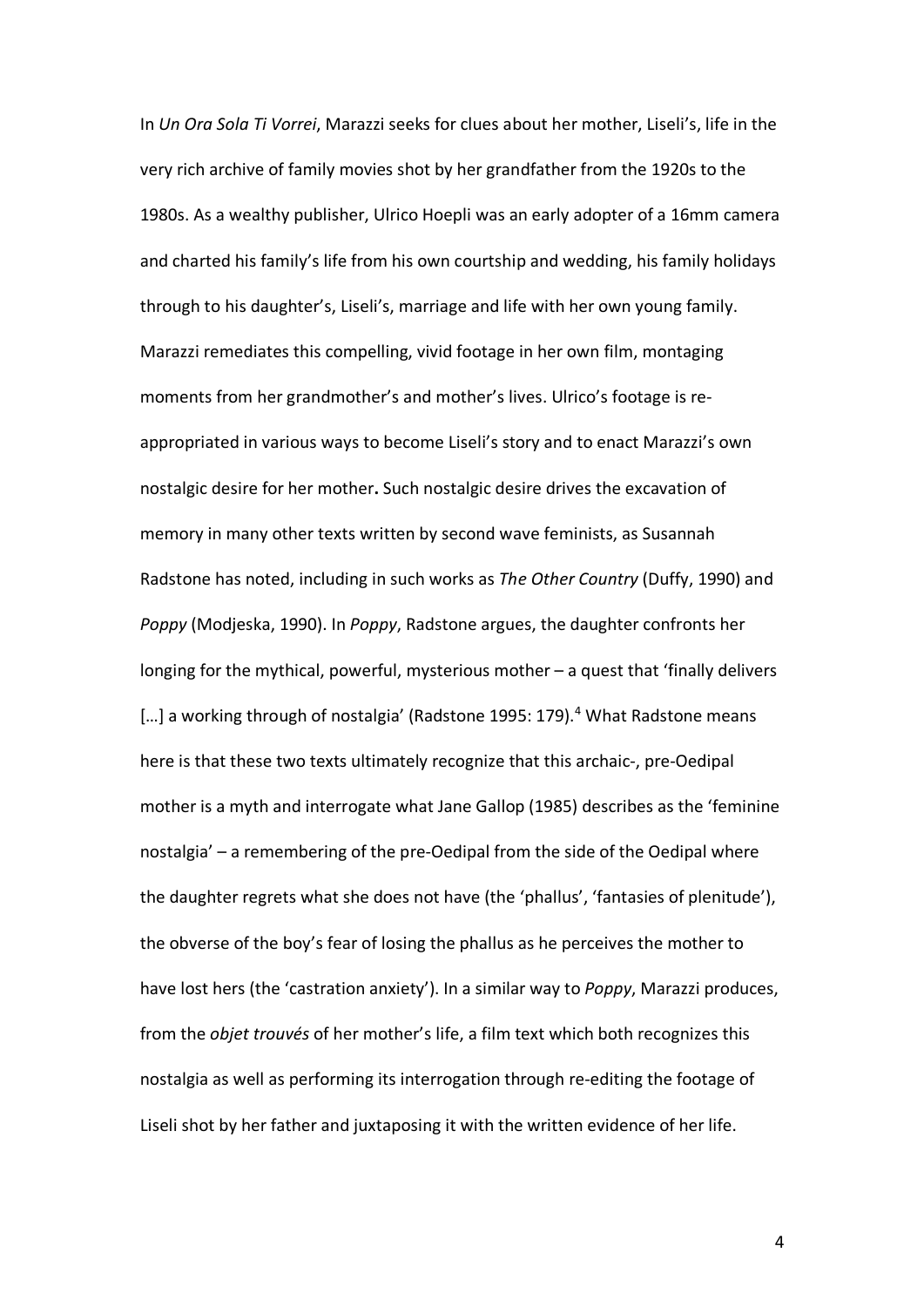*Un Ora Sola Ti Vorrei* is narrated in the first person by Liseli's voice performed, and in some parts written, by Marazzi. In other places, Liseli's own words from her poignant, lucid letters and diaries provide a counterpoint to the lush, idealized portrait of the family, especially of Liseli and her mother, performed at festivities and holidays for Ulrico's camera. Liseli's diaries reveal her lack of self-worth, and, in adolescence, note comments from 'them' that she 'talks nonsense' and is 'boring'. Throughout we are conscious of Marazzi as the viewer and editor of the home movie footage as much, or even more than, of her grandfather as cameraperson or rather of the tension between the camera's gaze and the voice of the women depicted. Marazzi constructs the film from the start as being addressed to her by her mother and as being a vehicle through which her mother can have a voice, both through the reading of her actual diaries and through scripted narration, told from Liseli's point of view. The film opens with an old recording of the actual Liseli and Antonio, Marazzi's father, who jokingly perform scolding parents with whiny voices for their children and then Liseli starts singing the love song 'Un Ora Sola Ti Vorrei' ('For One More Hour with You') which became the film's title**.** Through its imaginative revisiting of Liseli's presence in the family archive, the film then acts to provide the longed for 'one more hour with you' with the dead mother over the course of its running time. Over the first medium shot of Liseli as a young woman lying in a field from the home movie footage we then hear her scripted voice, performed by Marazzi, saying that because no one has said anything about her for thirty years she will tell her daughter about her life. Thus, Marazzi explicitly reclaims Liseli's lost voice, which actually only persists on an old vinyl disc of the kind one might record at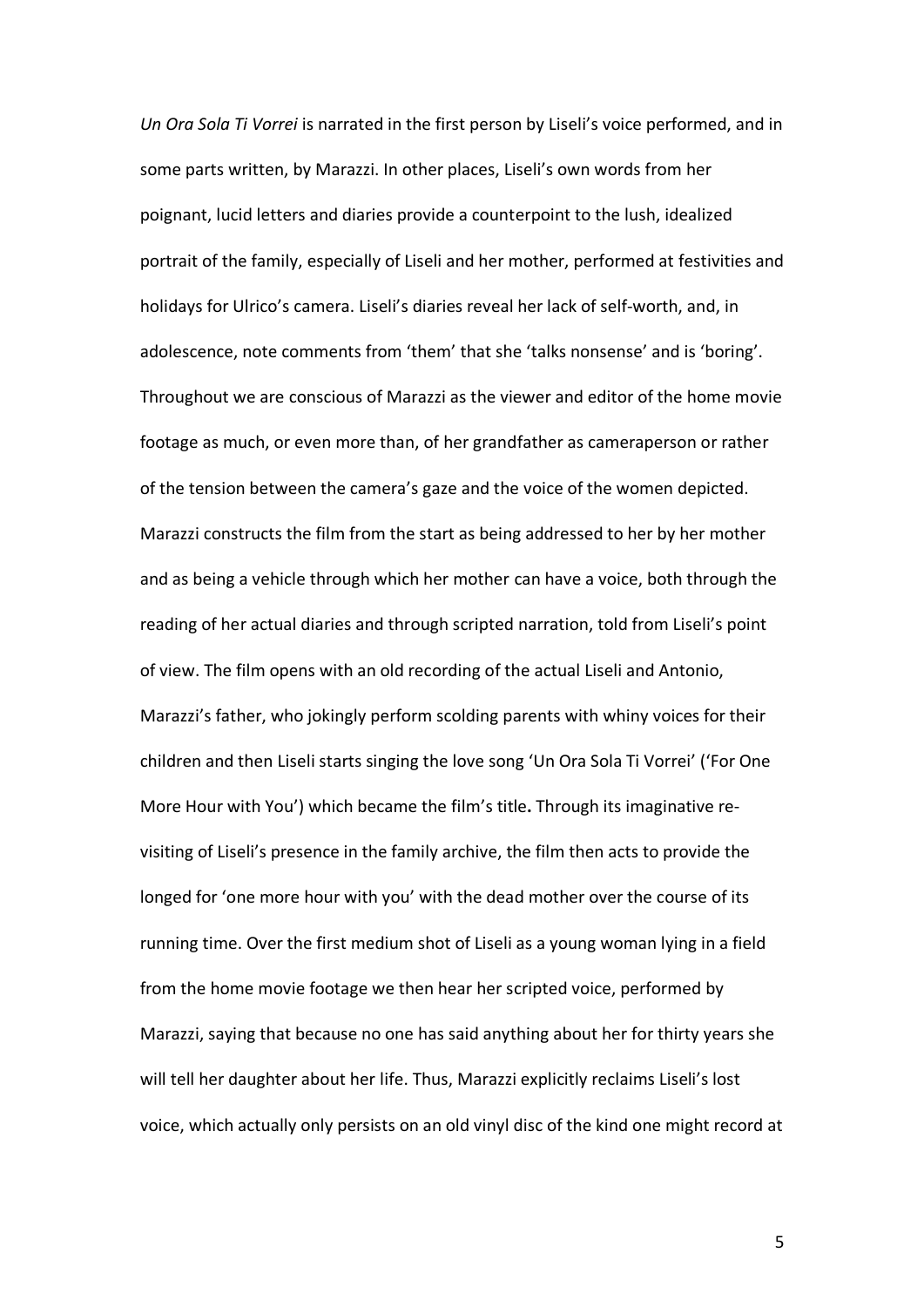a fairground**,** and reanimates it through her own to re-frame her grandfather's home movies as her mother's story.

Kaja Silverman, in interrogating feminist film theory's emphasis on visual representation, has explored the female voice in cinema - a topic, which remains under-investigated. She analyses the way in which Julia Kristeva's conflicted concept of the chora<sup>5</sup> tends to reinforce the theoretical and cinematic connection between motherhood and muteness, because the chora associates the mother with the disempowering interiority of the pre-Oedipal and the pre-linguistic where the maternal voice is equated with '"pure" sonorousness' (Silverman, 1988: 100). Noting the contradictory theorizations of femininity and the maternal in both Kristeva and Freud, Silverman instead emphasizes the submerged recognition in some of their work that the daughter's passion for the mother is situated *within* the Oedipus complex, therefore enabling the mother to be seen as both a speaking subject and object of the daughter's desire. Placing the relationship of mother and daughter within signification, and not outside it in a pre-Oedipal domain beyond symbolic structuration, allows the sexuality it implies to be within psychic 'reality' (ibid., 124). Marazzi's feminist project enacts this desire for the mother not only through her representation of her story in the edited home movies but by performing her motheras-speaking-subject. Her film pieces together the fragments of her mother's presence she finds in the family archives – not only the cine-film but her words as they appear in the diaries, letters and the disc recording – to create the mirror for herself which has been missing for most of her life. She devises a strategy of 'détournement<sup>'6</sup> using her mother's words, her scripted voice and montage to affirm the significance of her maternal legacy. Through juxtaposing her mother's accounts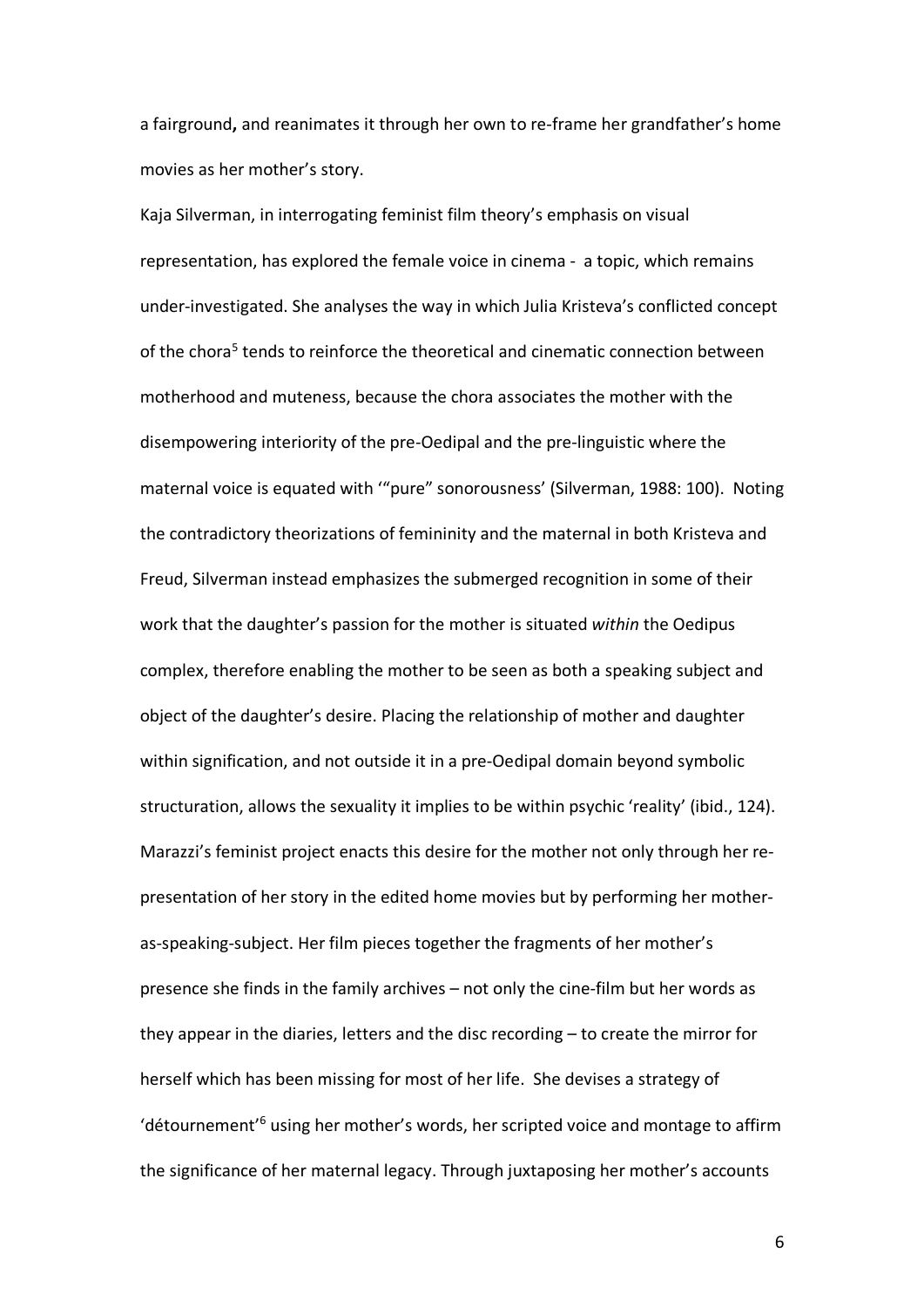of her distressing experience both as a daughter and as a mother with her grandfather's footage she destabilizes the original aim and role of the home movies to display the family as the nexus of a contented, bourgeois lifestyle and instead uses them to rediscover the mother whose life and death have been hidden from her. The home movie archive, it seems, had not been shared with Marazzi after her mother's death although all this material had, she explains, been kept for her (Perdoto, 2001). She says she had not had the courage to look at it until her late thirties and so had not seen what an astonishing record it provides of her mother's life from beginning to end, allowing 'a moment of an encounter with this, this face, which I hadn't really seen […] even to see her on the day she was born'. She describes 'how I wanted to transmit the strong feeling of nostalgia that I had looking at that image for the first time' (ibid., 2001 my translation).

The archive is exceptional in that it includes the scenes of both Liseli's and Alina Marazzi's very first days in 1938 and 1964 respectively and other moments which echo across the generations, caught on Ulrico's ever-present camera. The decorum of the shot of Marazzi's grandmother with her new born, both well wrapped up, contrasts though with that of Liseli who is shown sitting up in bed trying to get her new baby to take the breast. Liseli is clearly uncomfortable with the presence of the camera at this intimate and difficult moment. Her father's intrusion on the scene also suggests, at the very least, a lack of care on his part – he has not asked her, it seems, if she is willing to be filmed. She speaks to the cameraman as he backs away from her but, as the film is presumably silent, we do not hear her words. The proprietorial gaze of her father is evident in the very many shots he took of his beautiful daughter from a young age – especially discomfiting is one where the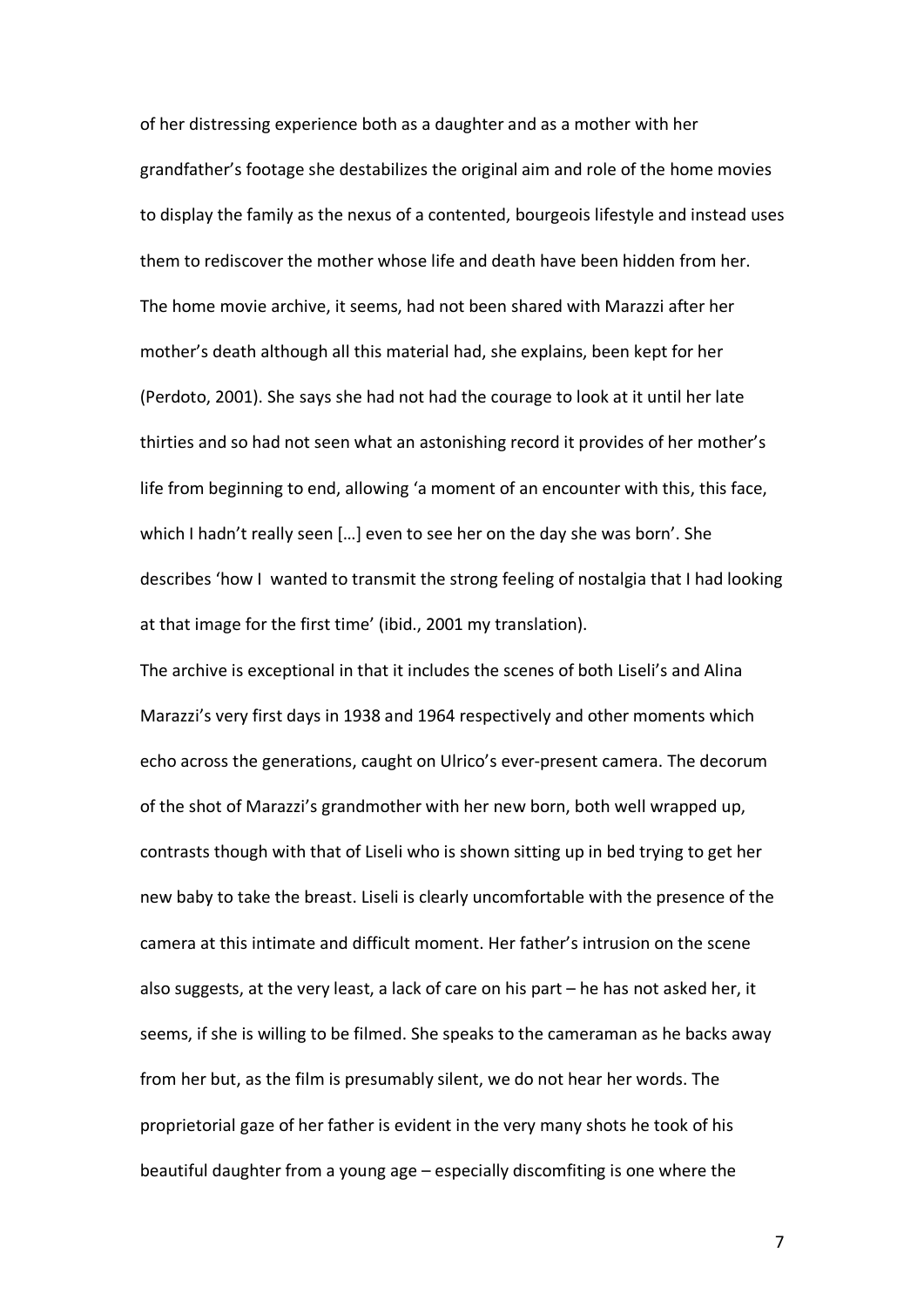camera tilts up her prepubescent body from a low angle as she stands in a short cotton beach dress (having panned over from her recumbent mother who also looks startled at finding herself being filmed). $<sup>7</sup>$ </sup>

Michelle Citron painstakingly analysed the home movies from her father's collection to detect behavioural signs of the abuse she had later remembered being subjected to by her grandfather. Eventually a clip arrests her attention, where, aged six, she grabs her younger sister and kisses her long and hard on the mouth. She reproduces this sequence as stills in her book *Home Movies and Other Necessary Fictions* (Citron, 1999: 23). She interprets this moment as an acting out of the sexual aggression she was suffering herself at the hands of her grandfather. Marazzi does not find any single clue about the cause of her mother's breakdown but her selection of footage reveals the tensions and power relations in the family which contributed to Liseli's fragility. Yet, while the film provides these hints as to Liseli's malaise it is mainly motivated by a more affirmative desire to know her mother and by a sense of discovery of a woman she can hardly remember.

Marazzi's montage re-imagines the home movies so as to underline the links between grandmother, mother and herself as daughter. In one especially telling sequence a medium close-up of Liseli turning to look at the camera is intercut with Liseli's mother looking into the camera, and then turning away (Figure 1). Slowed down, this sequence is accompanied by a slow, ethereal piece of music, which only appears at these moments of gazing. The intercutting creates an intimate circuit of gazes between grandmother, mother (Liseli) and daughter (Marazzi, the film-maker) – a glimpse of a desired bond which is not in the individual shots taken by the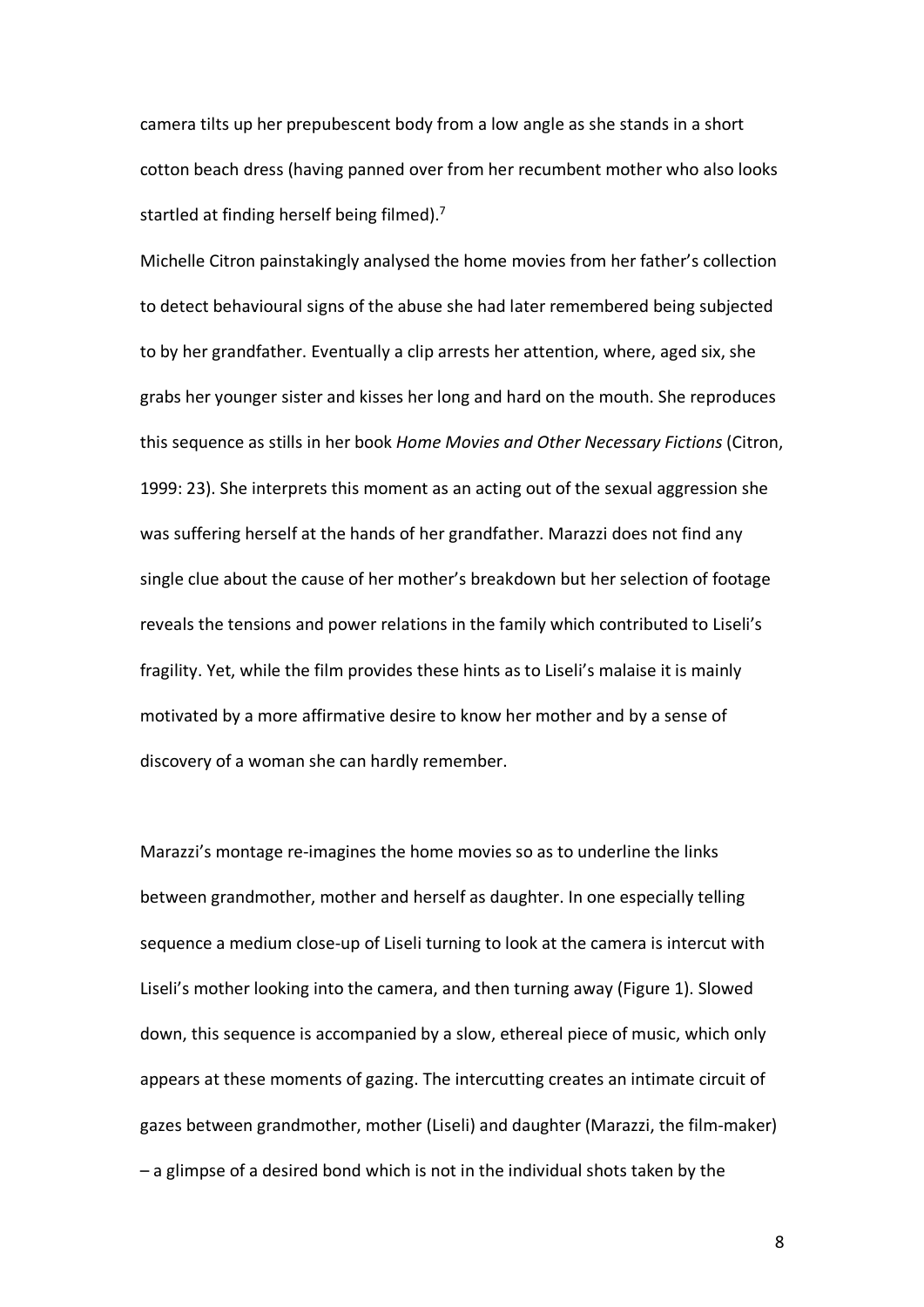grandfather, who is the actual object of the women's returned gazes, but which emerges from their juxtaposition with each other, with the music and through their reframing as part of Liseli's real and imagined narrative of her own life. In this imaginary circle of looks, Marazzi becomes a participant and reconstitutes a missing mother's gaze which is startlingly present in the montage of the women's looks where they apparently turn to bestow their attention on the film-maker/viewer. A fantasized re-union takes place to overcome the loss experienced by Marazzi after the death of her mother. From the opening sequence at her uncle's wedding, her mother's frequent look towards Ulrico's camera becomes re-readable through its framing by her scripted voice as a look her daughter longs for - the missing gaze is rediscovered as affirmation of the daughter. Liseli's separation from her own mother, geographically and emotionally, is also presented in the film. Following her husband to his new job in the US, she is separated from any familial support. Isolated with her young children, drained by the demands of endless cooking of different meals and sleeplessness, she begins to break down. On the sound track, Marazzi reads a plaintive letter by Liseli to her mother expressing her own longing to be cuddled by her.

In a conversation with Gianfilippo Perdoto on the DVD, recorded before the film was finished, Marazzi speaks of a sense of shock and revelation at the discovery of the uncannily similar person she finds in her grandfather's archive – not least because of the silence about her mother which has prevailed since her death (Perdoto, 2001). Behind the recovery of Liseli through the grandfather's archive is another story which the film does not tell but which is implicit in the opening where Marazzi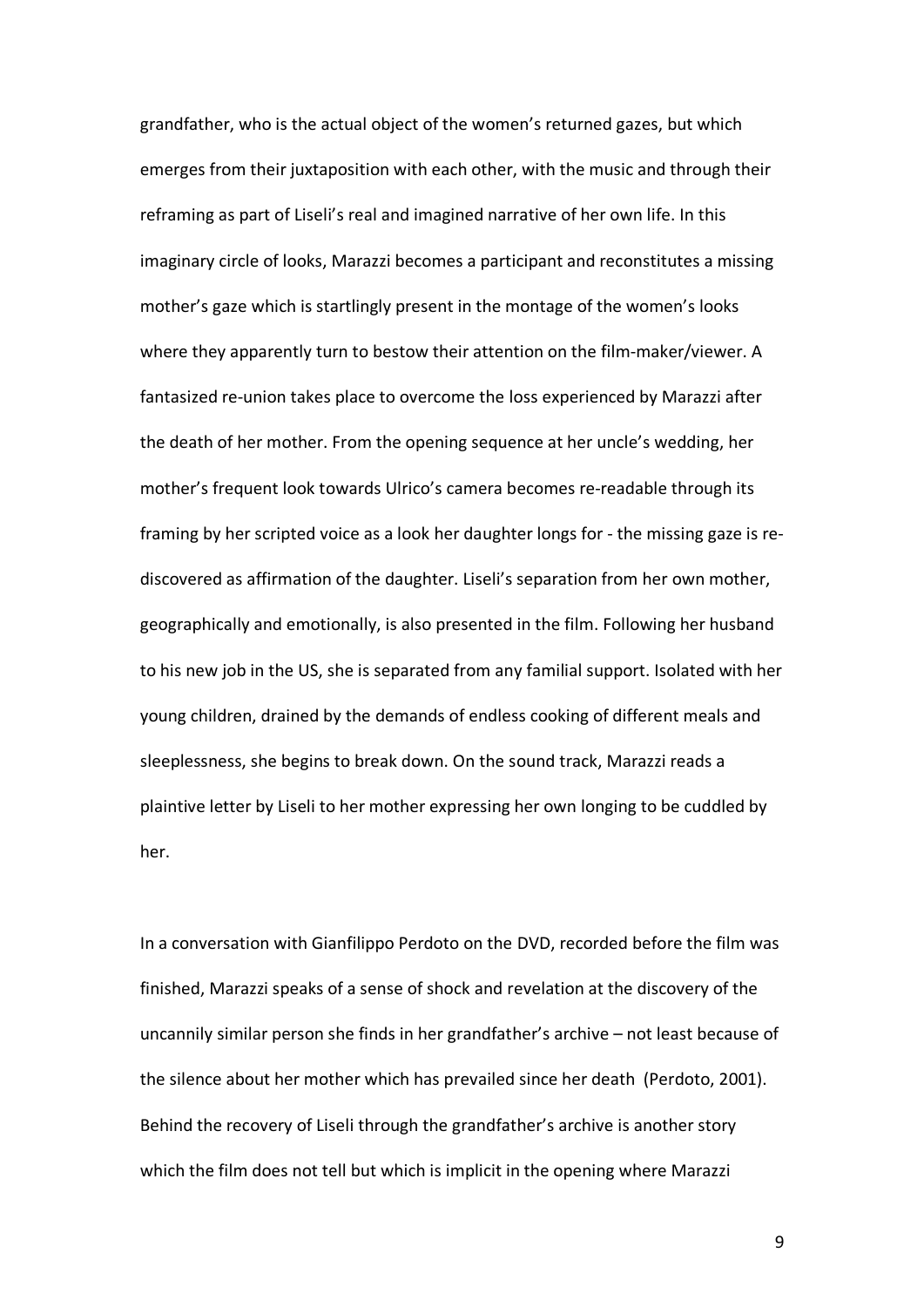attributes to her dead mother the words 'no one spoke of me for thirty years'. Of course, silence may be the product of grief but what is also implied here is a silence attributable to the shame felt by Liseli's family about her mental illness, especially at a time when it was even more stigmatized than it is today. The lack of understanding and sympathy from Liseli's father, Ulrico Hoepli, is made clear in one of her mother's letters written in a mental institution which Marazzi choses to include: 'My father can't accept certain things, because that would be cutting his own throat' and she also notes how 'very nasty things about my parents come to life during my hour with my psychiatrists, I feel very resentful towards them, the least they can do is pay the bill'. The film is also completely silent on the reactions of Marazzi's father to Liseli's illness although we hear a heart-rending letter towards the end of the film where she asks him to take her away from the institution.<sup>8</sup> Mariana Otero's film *Histoire D'un secret/History of a Secret* addresses more directly the issue of her family's shame and guilt in relation to both her mother's, the painter Clotilde Vautier's, death and the failure of her family to even admit to her young daughters that she had died. The film gradually reveals, through a series of encounters with her aunt, with her ancient grandmother, and finally her father, the hiding of her mother's death and the details of how she died – from a botched abortion she was obliged to carry out herself because of the repressive abortion laws in France at the time in 1968. Her father confesses to being haunted by guilt both because of Clotilde's pregnancy and because he failed to get her a safe abortion or persuade her to have the child. The film's performance of memory interestingly compares Mariana's inability to acknowledge her mother's death until she was almost an adult with her older sister, Isabel's, painful awareness of the denial going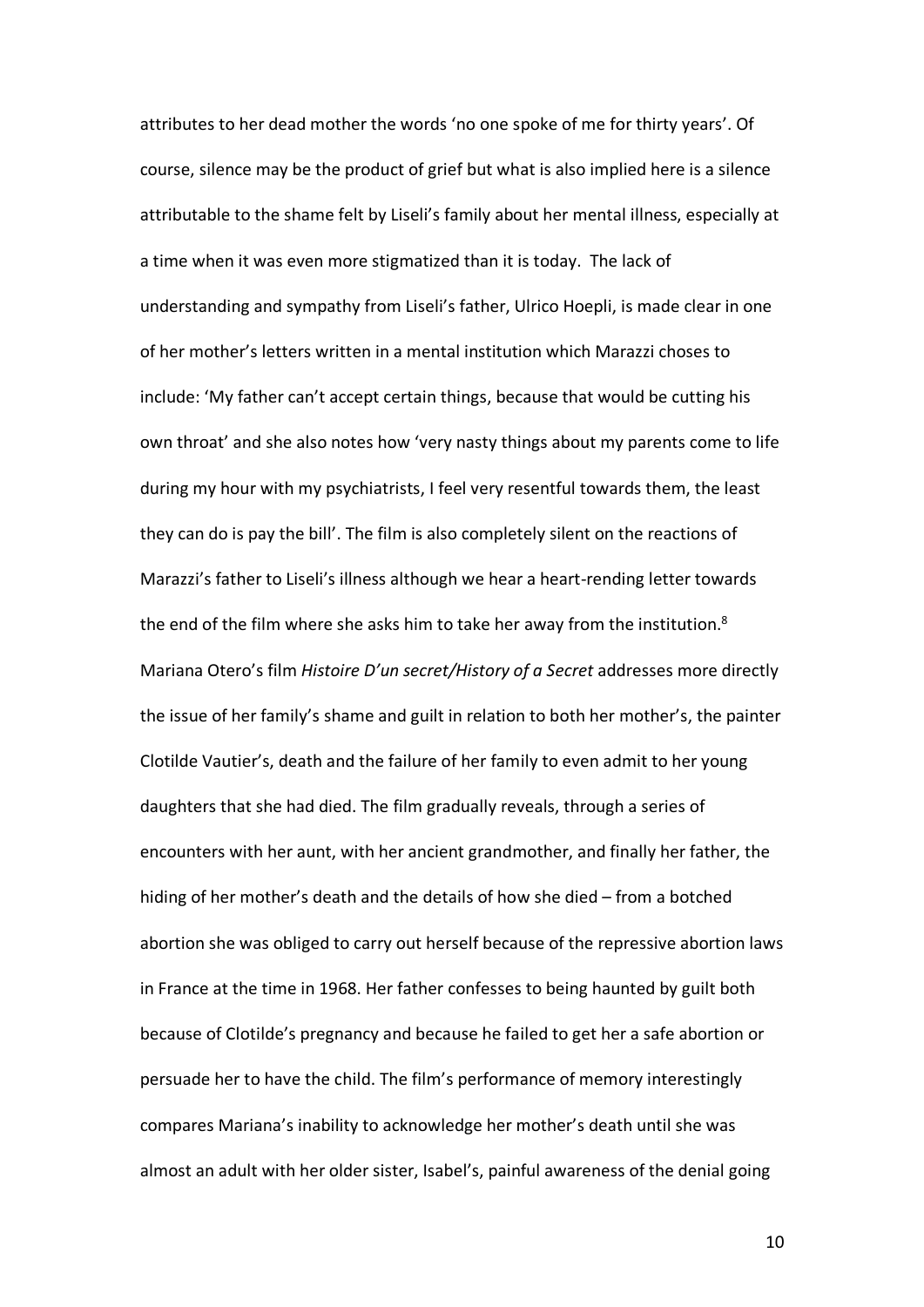on in the family and consequent sense of abandonment. Throughout the film some of the conflicted feelings that the familial denial of Clotilde's fate entails are visible in the consternation in Mariana's face as she listens to her father, bent over the kitchen table, almost whisper his account of her mother's dying days as the complications from the attempted abortion worsened.

In this case, what remains of the mother are not home movies or even photographs but her extraordinary paintings, including large female nudes, whose exposed and fleshly bodies appear to evoke the body of Mariana's mother. Her sister recounts how in a prescient moment of sleep walking she imagined a golden cord coming from the belly of one of the painted nudes with an arrow at the end that she thought was going to kill them. The film concludes with the mounting of an exhibition of Clotilde's work in which both sisters and their father are involved, suggesting resolution and a final conscious recognition of their mother.

In conversation on a panel with Alinsa Marazzi, Otero contrasted the structure of her film with Marazzi's, noting how her focus was 'how the secret [of how her mother had died] had arisen, how it was lived with and how to disclose it' (Otero, 2014) as the title of the film suggests. She, like Marazzi, was trying to 'give life' to a mother whom she had scarcely known and who had disappeared, a mother who, like Liseli, left hidden but remarkable evidence of her creativity, this time in painting as opposed to words. Otero also comments that the more she was told about her mother the less she could see . Like Marazzi, she knew very little about her mother before making the film and conceived it as 'a jig saw, to give the spectator the experience of a secret as in "what is the girl searching for?", scenes don't follow on from each other and in the editing I kept very little […] that words could never reveal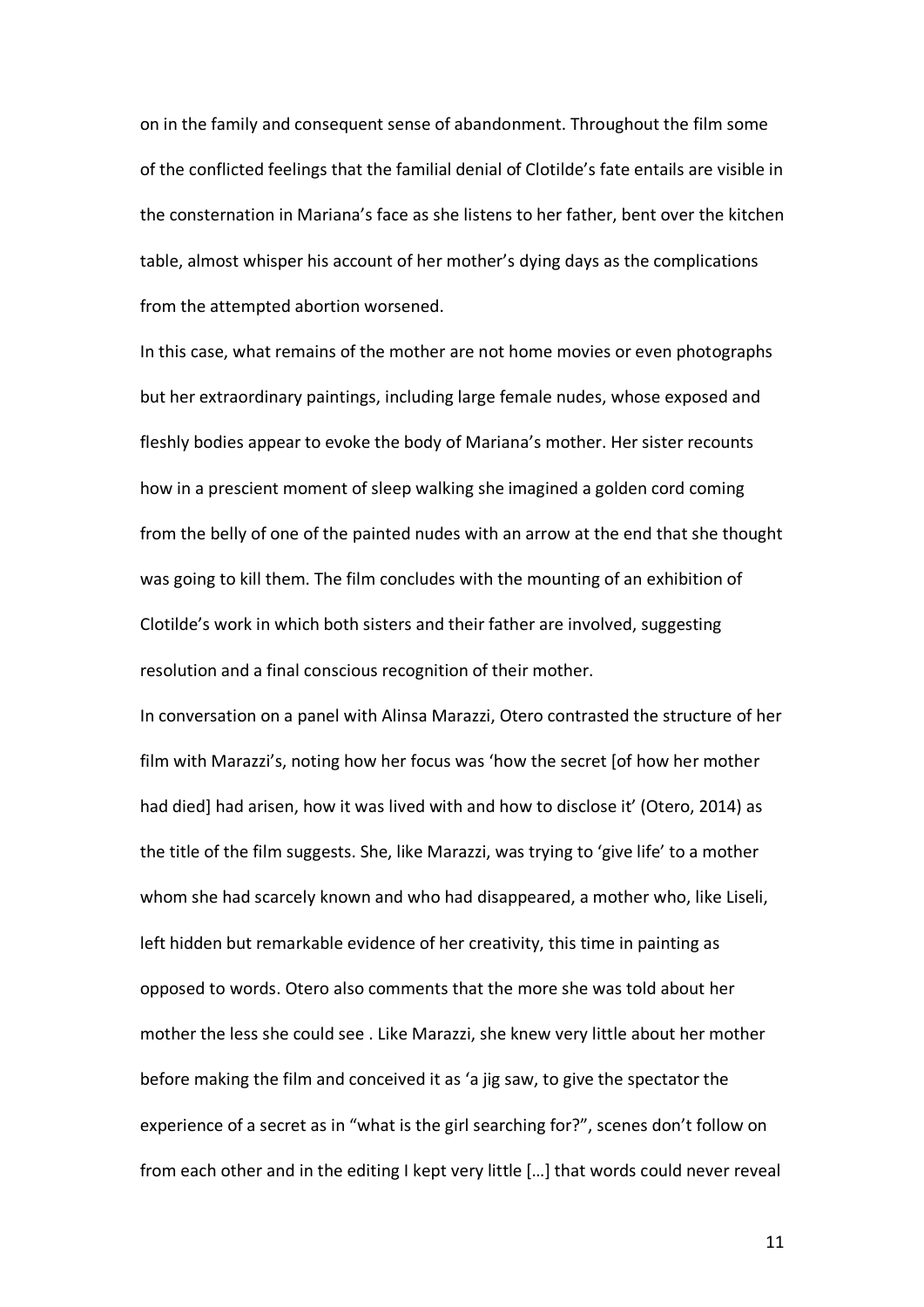exactly who she was, that she was behind the image' (ibid). There are few, barely glimpsed, photos of her mother in the film since Otero decided she only wanted her to be seen through her paintings, even omitting some super 8 footage of her painting surrounded by children. Both women see their films as a process of 'giving birth' to their mother, a mother who had hardly been in their lives, the making of the film thus being a kind of role reversal by the time that both she and Marazzi made their films. Both were thirty and therefore already older than their mothers had been when they died. Marazzi, having looked at footage of her mother as a new born baby was forced to 'change from the position of being a weeping daughter who had lost her mum and felt nostalgic […] to take the role of an adult woman looking after that baby […] and to think of her story not only as that of my mother but of many different women' (Marazzi, 2014).

The representation of loss and its impact on the two film-makers described here highlights the similarities but also some of the key differences for me of my own attempt to evoke my mother's history. I employ a partly investigative structure like Otero, but not to discover a woman I never knew or to assume an adult position in relation to her since I had in many ways already been in that role from the age of twelve. My presentation of my mother's life was inevitably inflected by a sense of my own lost childhood, given the adult role I had taken on so young, as much as by a sense of the life she had lost through mental illness. My mother's condition prevented her from being fully present as a mother, and this circumstance possibly also meant it was a particular challenge for me to directly explore, in the way that Otero does, what it means to 'live with a secret'. My own film could instead be seen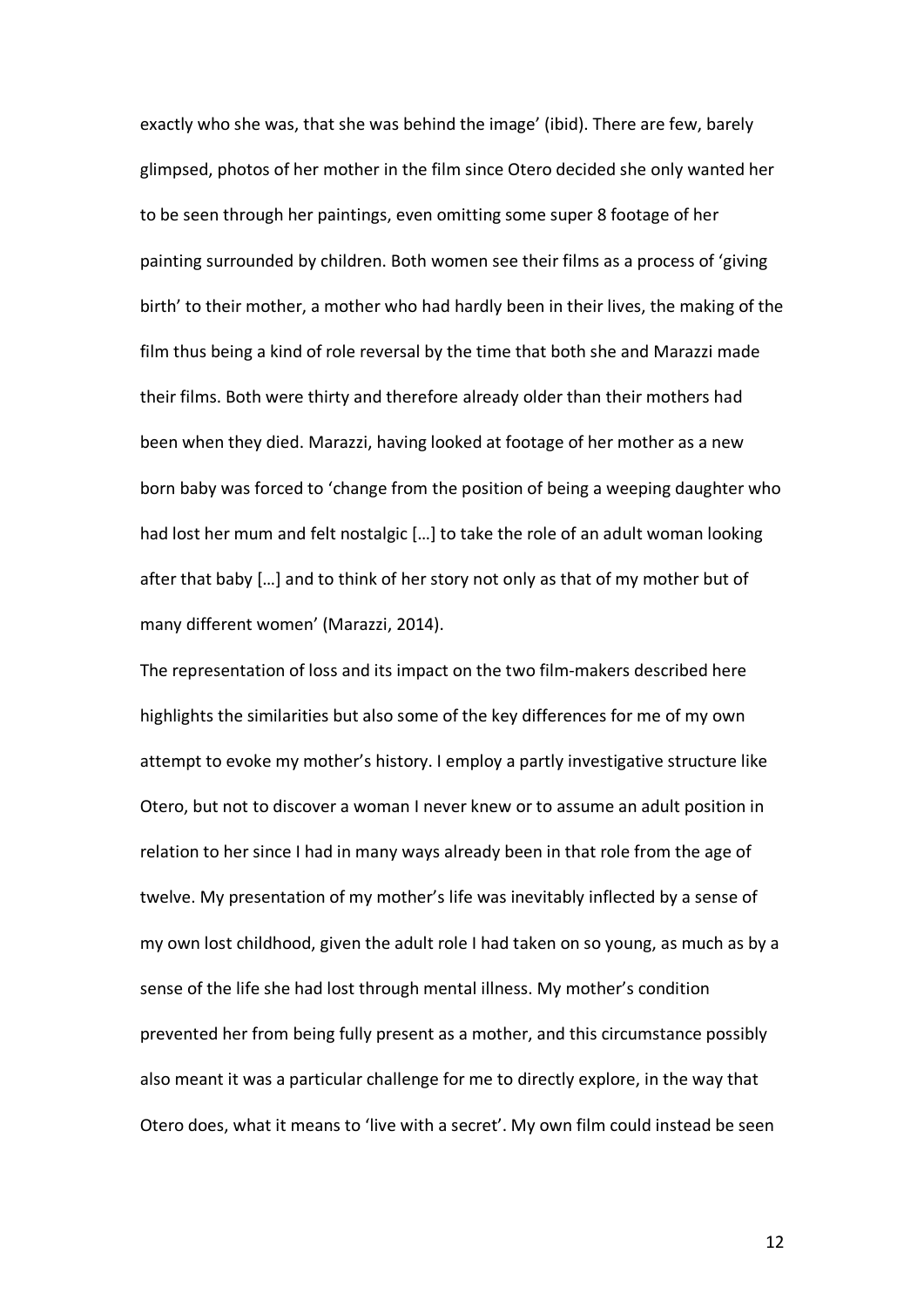as *symptomatic* of living with a secret in that my mother's long hidden story of her first child was a topic which haunts but barely surfaces in my documentary.

Like Marazzi's film,mine is filled with nostalgia, but this time not only for a dead mother but for my mother as she was before she broke down, in effect a mother who could be my mother, rather than I hers. Marazzi's grandfather kept a chest of celluloid memories and his daughter's diaries and letters which were hidden from her daughter; my mother kept the records of her life stuffed in a bureau full of things I thought I knew about – such as invitations to school prize-givings, our school reports, old passports, many of which I considered junk but which she hoarded faithfully through the years as the markers which gave her life a narrative, in addition to a huge stash of letters mostly in Finnish and written by her mother. And then there were things which I thought of historical interest, such as ration books and the baby weight cards which noted my and my sister's steady, healthy growth as infants. The bureau was so tightly stuffed I realized, when I started to unpack it after her death, that there were other items that I had never seen and she had never spoken of – notably letters written personally to her from the front by my grandfather between 1939 and 1941, kept together in an old brown envelope labelled simply 'Isä' ('Father') in red pencil. There were however no diaries or other writings by my mother except letters she had written to me which I had stored at the old family home and a kind of journal where she had written a few poems and friends from college had written greetings.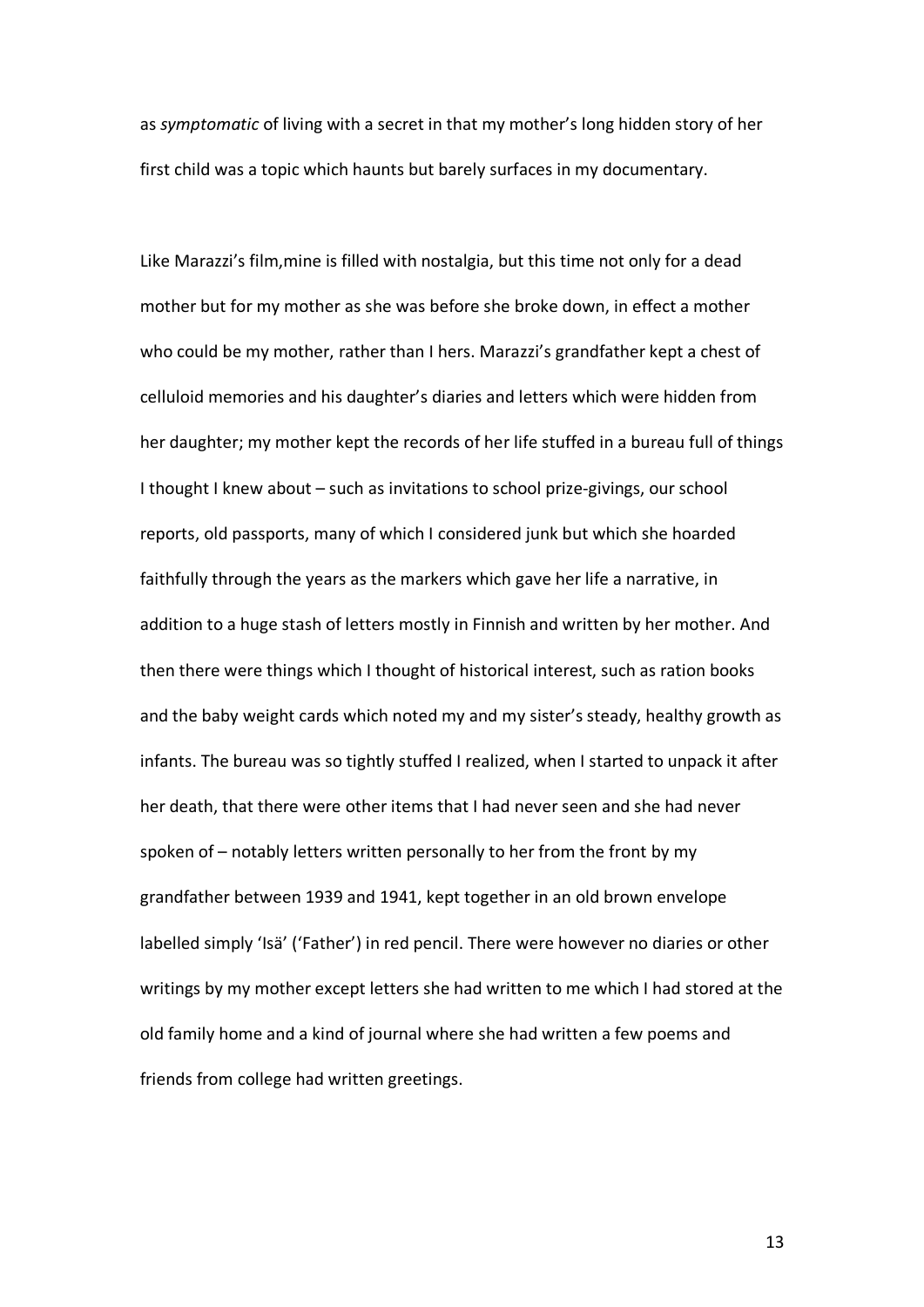The film draws on letters from the bureau and on family photographs, interviews with my mother, uncle and aunt, present day footage of Helsinki and other places where the family lived during and after the war such as Ylöjärvi, near Tampere. I began to make the film after my mother was admitted to a mental hospital in 2007. She was diagnosed as 'schizophrenic' when I was twelve and had been hospitalized a few times. She had, however, largely managed to keep out of hospital since my father died in 1980. This time I knew it was unlikely she would ever be able to come home again. In fact, she only left the hospital to go into a care home. Visiting her empty flat, I began to film there – the living room containing the furniture from my childhood home, the knick-knacks adorning the tables and mantlepieces – as well as going through the photos and letters some of which were very familiar, others of which I had never seen. It was a strangely alienated activity, I now think, since I was spending time filming when I might have been with her at either the hospital or the care home. But then maybe I was trying to recover something of her, and of myself, I felt I had lost long ago, long before her last decline and then death in 2009. Filming was also a way of not confronting her imminent demise.

I had made a short film earlier with her called *The House* (1995). It follows our journey into Karelia, a province between Russia and Finland, to the seaside town of Zelenegorsk, fifty kilometres from St. Petersburg, to find the house where she was born and had lived until she was twelve years old. At that time, the town was called Terijöki and was part of Finland. Just before the Soviets attacked Finland in 1939, my mother was evacuated with my grandmother, Tyyni, her sister, Laila, and brother, Jorma. My grandfather, Paavo, a career soldier, stayed behind in Terijöki with his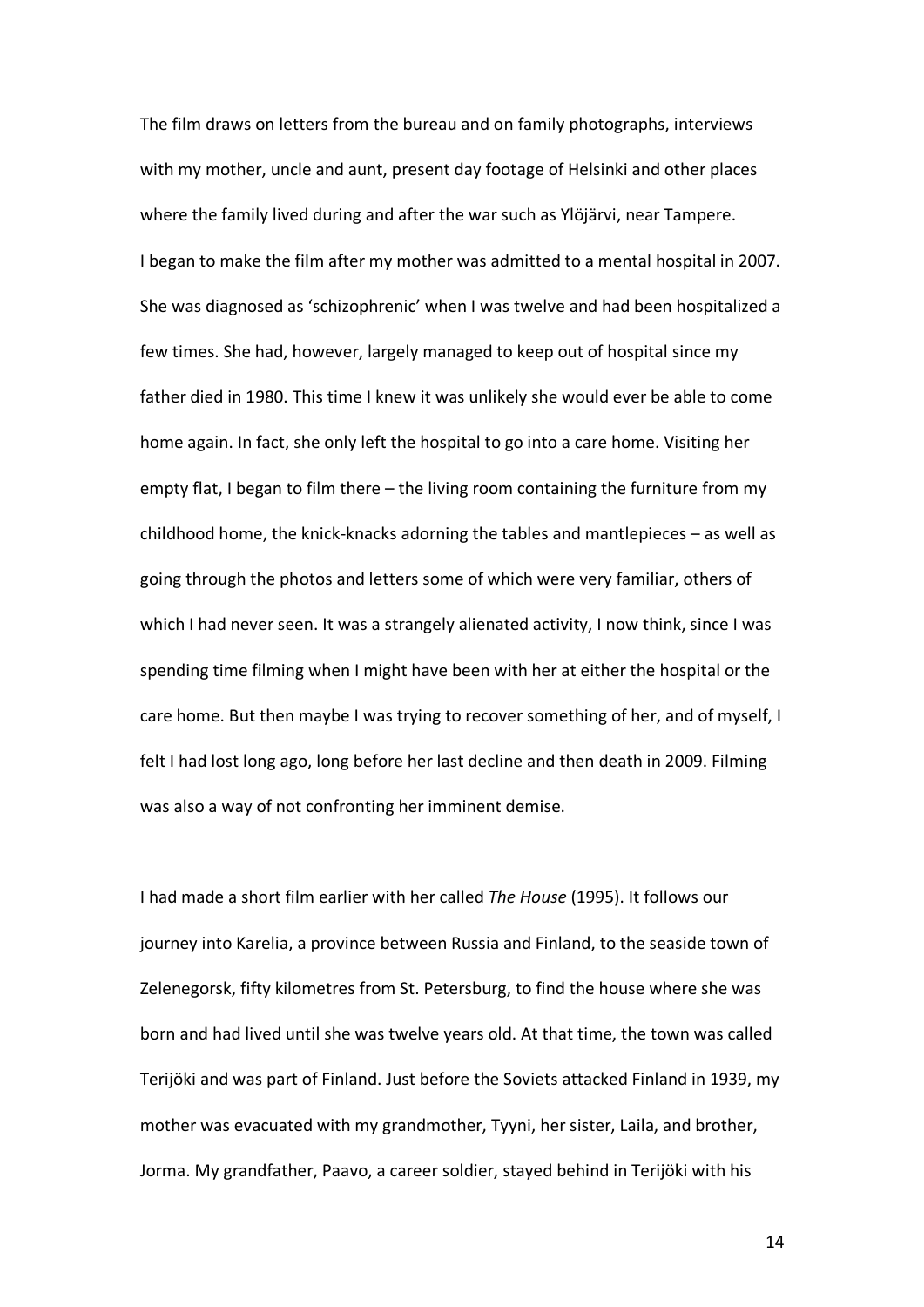battalion to await the Russian advance. He survived the so-called Winter War of 1939–40 but was killed in September 1941 after the war re-started and the Finns, now 'co-belligerent' with the Germans, attacked the Soviet Union. My family never returned to their home as this part of Karelia was finally ceded to the USSR as part of the price of peace in 1945.

When I started making *On the Border*, my mother was no longer willing to be filmed. Nor did I want to film her sitting in her dark little room at the care home, largely confined to one of those winged armchairs which are a feature of such places. She said to me she'd already told me everything when we made *The House* and that her life was not important. Such words sparked the pain for me of not being able to accept this resignation, of feeling she, and maybe more specifically I, must be rescued from this abjection. Finally, she did consent to an interview which I recorded as audio only and from which I have used clips in the film. I also included a few video clips from *The House* where she is seen and her voice is heard on the sound track. The start of the film is prompted by a realization of the poignant echoes between a recent and previous loss of a home. Over a panning shot, I describe my mother being taken away from her apartment, interrupted, she says, as she was looking at her photographs. This forced removal, due to her being sectioned, evoked in my mind an earlier forced evacuation from her childhood home as the war was about to begin, which I question her about on the sound track. This assumed echo triggers the film's reflections and recounting of memories of the war by my mother, my aunt and uncle. Implicit in the film is the question of how far its dislocations and losses – of a home, of a father – were the cause of my mother's later breakdowns. The first words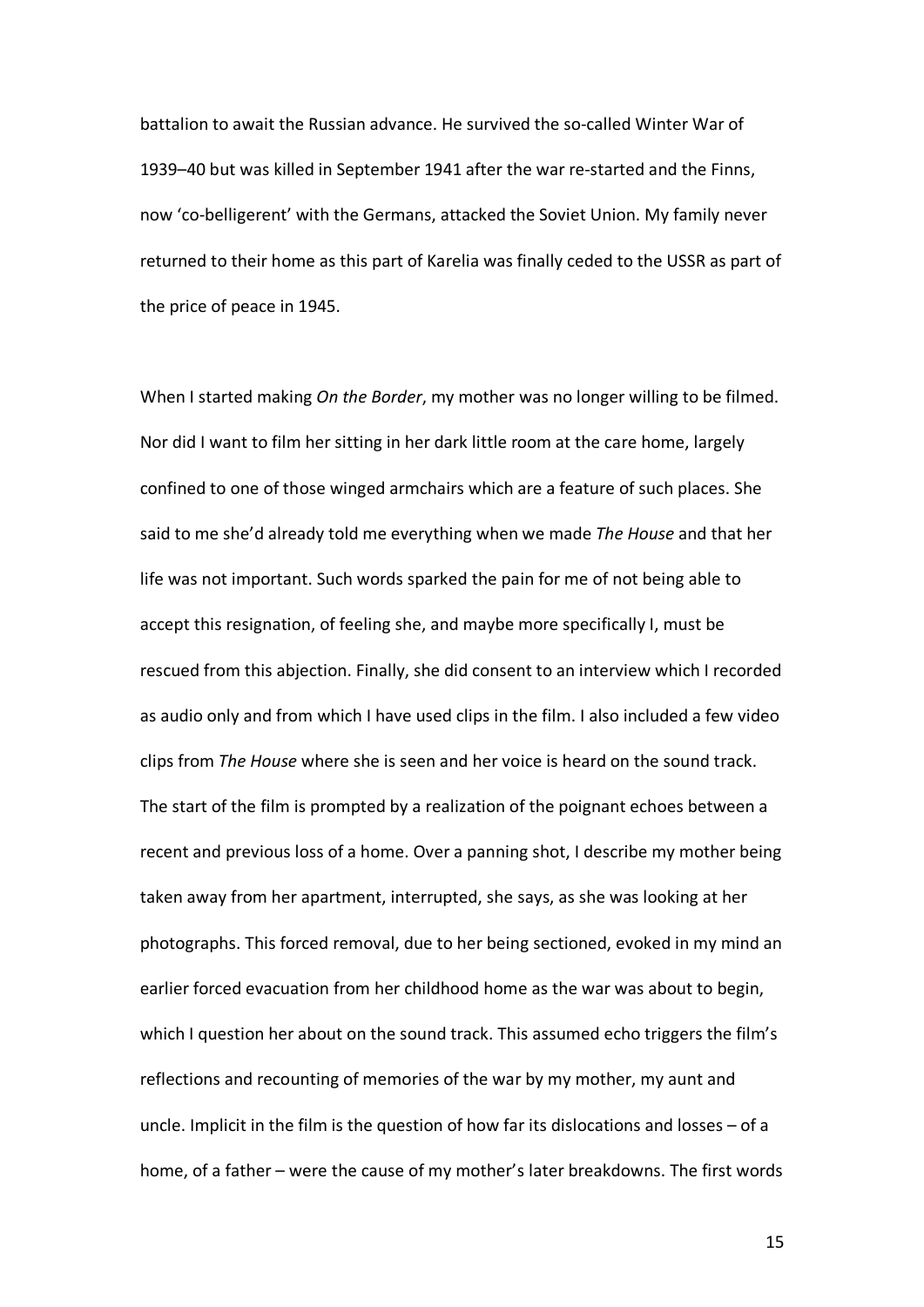we hear from her over a shot through the window of rain falling are her oblique account of being evacuated from her childhood home at the start of the war: 'The trains stopped running. […] He managed to send the beds later and the sewing machine and the radio.'

This is followed, still with the sound of the rain, by a slow pan over a family photograph of my mother, grandmother, grandfather and my mother's siblings, Laila and Jorma (Figure 2). Over this photograph my voice comments: 'It's 1941 and my grandfather is about to go back to war to reclaim Karelia lost to the Soviet Union in 1940'; another unidentified female narrator voice says: 'The past has its own future, a future not known on that day in 1941.' We cannot only read the photograph through the death and disruption which was to follow, but it is nonetheless in some ways anticipated by the formal pose which the family performs as a statement of unity and order in the face of the imminent threat to it. Copies of the photograph are owned and prominently displayed in the albums of both my aunt Laila and my uncle Jorma. Jorma also made an album of the few remaining photos of the family just before and during the war,including this one, and gave a copy to my mother. The photo has a key role in the construction of the family story as one of the last moments of being together before my grandfather is killed and my grandmother left to find a way of bringing up three children, having married at seventeen and never worked. In using it in this way in a film about my mother's life, I appear to confirm this family story about the significance of the war and its role in creating the biggest loss of all their lives – the loss of the home my grandfather had constructed in Terijöki, followed by his own death fighting a couple of years later. Because of the forced evacuation and split within the family this entailed, as well as the subsequent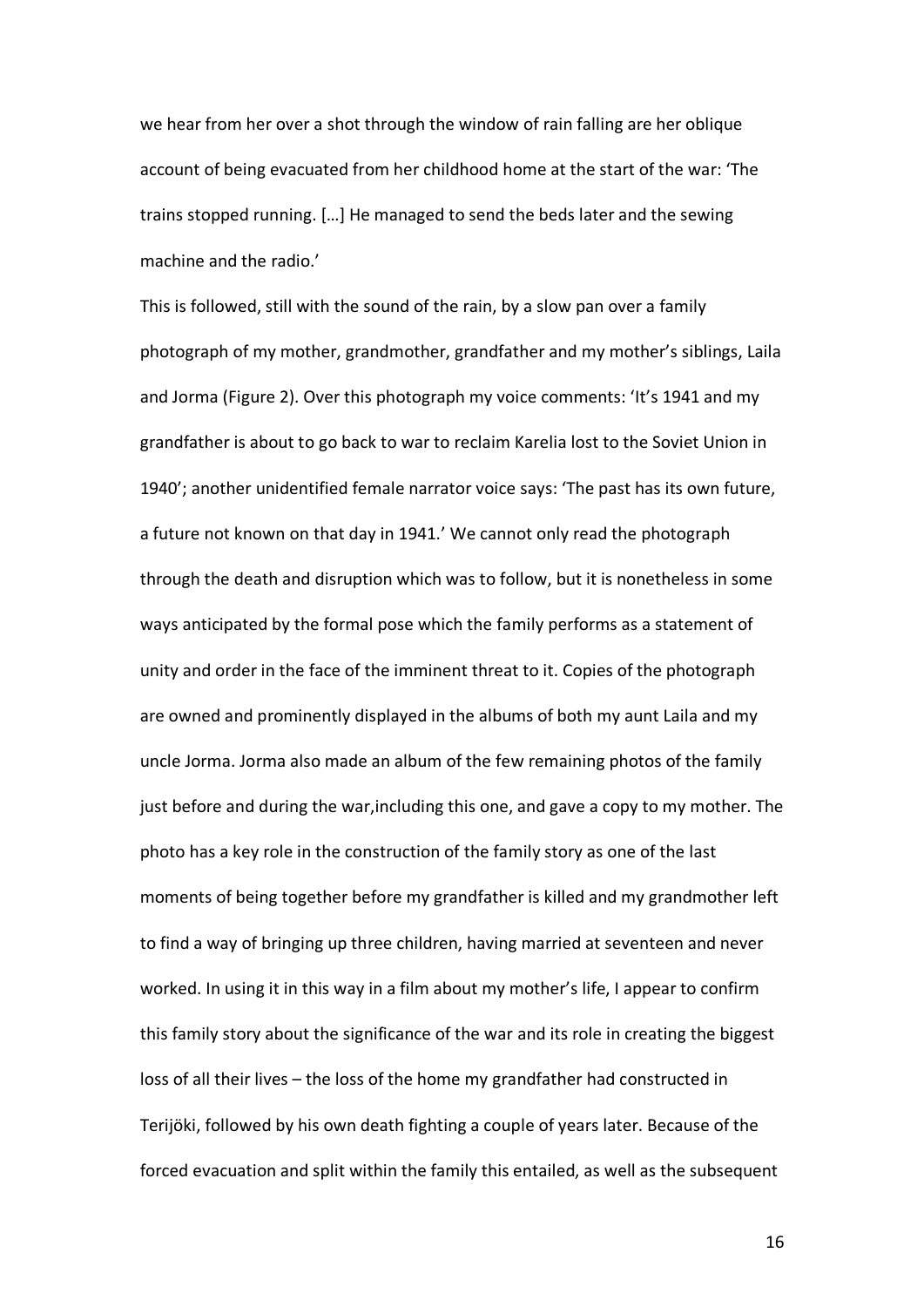surrender of Karelia to the USSR, the place became enshrined in memory as almost paradisal. My grandmother started doing paintings of her memories of Terijöki which show it always filled with flowers. My earlier film, *The House*, reproduces this strong family nostalgia by taking my mother on a journey back to Terijöki in 1994, a journey that became more possible, as it did for many Karelians, after the end of the Cold War. In *The House,* I intercut my grandmother's paintings with the actual location, the dilapidated post-Soviet outpost that the place had become with its peeling prerevolutionary villas and beach ruined by a defensive stone barricade in the sea. In *On the Border* I include a sequence of snatched conversation where I discuss with my grandmother (through my mother as partial translator) why she had not taken up the chance to emigrate after the war,when her husband had been killed and Finland was on its' knees. At the end of this exchange, we see a large canvas she painted of the seaside in summer at Terijöki, pictured as a perspectiveless overview, with the beach huts encircling sunbathers on a golden beach and swimmers in a vivid blue sea (Figure 3). Granny points out their beach cabin. The painting draws not only on her personal memory but also relies on the iconic, and often reproduced, photographs of this famous beach and pre-war haven.<sup>9</sup> Both my grandmother and my aunt, the sculptor Laila Pullinen, were able to mediate their memories of their lost home through their art. My grandmother achieved this partly through the encouragement of my aunt when she started painting at the age of seventy-three; my aunt's monumental work in bronze and stone is full of allusions to Karelia.10

In my original statement, which accompanied the film on its publication, I asserted that its aim was to discover a creative means to 'evoke the inter-subjectivity of all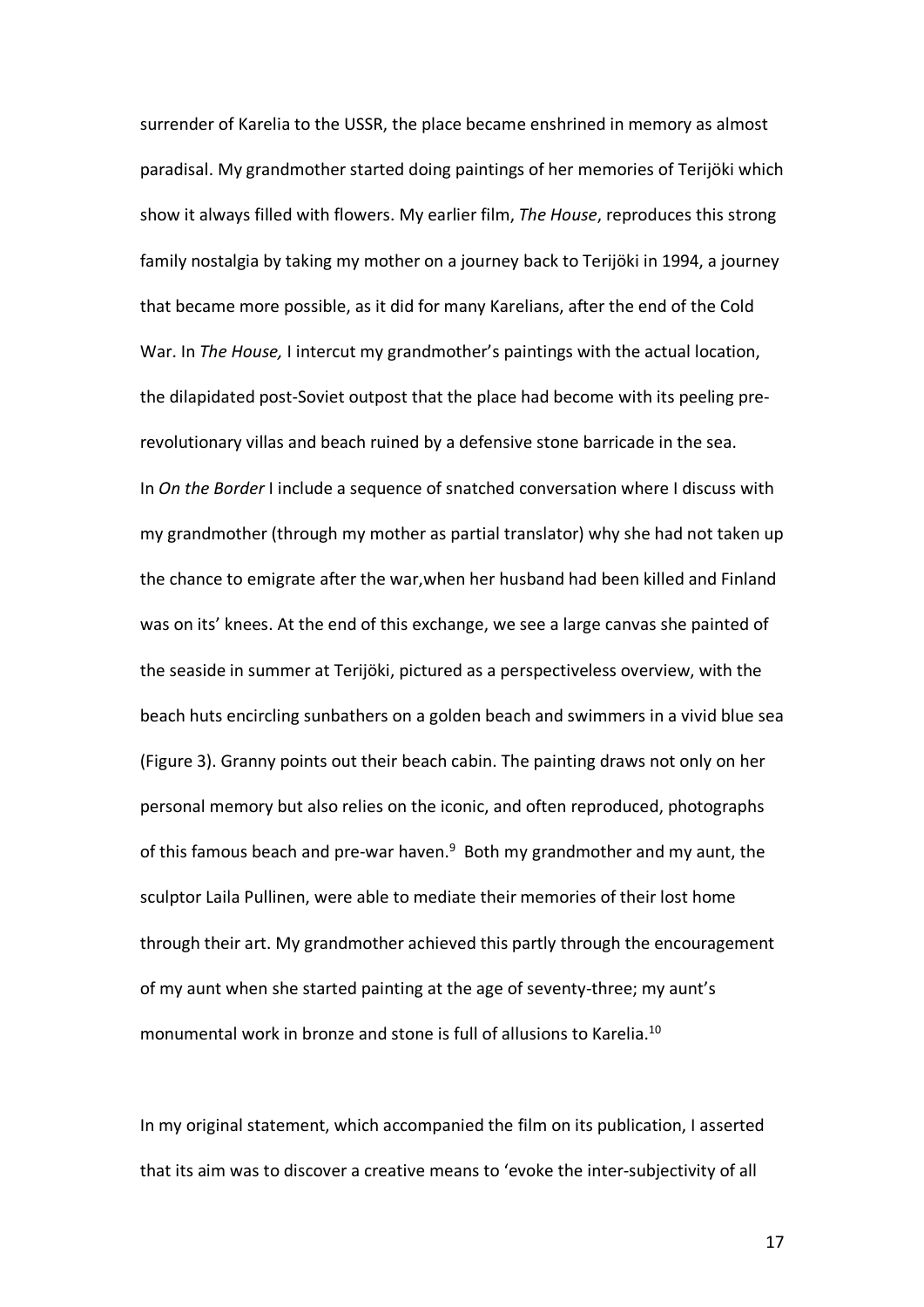biography as it is thrown into relief by this particular story' (Thynne 2012). I suggested that my methods in the film were influenced by Melanie Klein's concept of 'projective identification' (Klein, 1964) in which aspects not acknowledged in the self are attributed to the other and 'incorporation' in which aspects of the other are taken into or encrypted into the self. So, for instance, I juxtapose the narration of my mother's life with some of my own disturbing memories of her from childhood where I recall waking up and seeing her blank face looming over me, driven by some deep fear (or maybe repressed memory) to check that I am still alive – a recollection which resonates with a line translated by my uncle from my grandmother's biography where she writes of watching her children sleep by the door of their house in Terijöki, ready to get out if the Russian invasion begins. In describing the narration I noted that:

Lea's story is filtered through different layers of memory, associations and imaginings. Echoes across the generations are suggested through third person narration in a new voice where we are not sure who is speaking – is it the mother or the daughter? Which mother? Which daughter? – suggesting both projection but also common experience: travel, escape, friendship and separation. The third person narration also evokes the difficulties mother and daughter experience in giving each other recognition or being able to see or listen to one another because of their own pressing needs and desires.

(Thynne, 2012)

In describing my methods, I proposed that the 'fragmented narrative of the film is intended to suggest how when I evoke my mother's traumas and losses I am also, or actually, evoking my own sense of abandonment as a young girl when I became my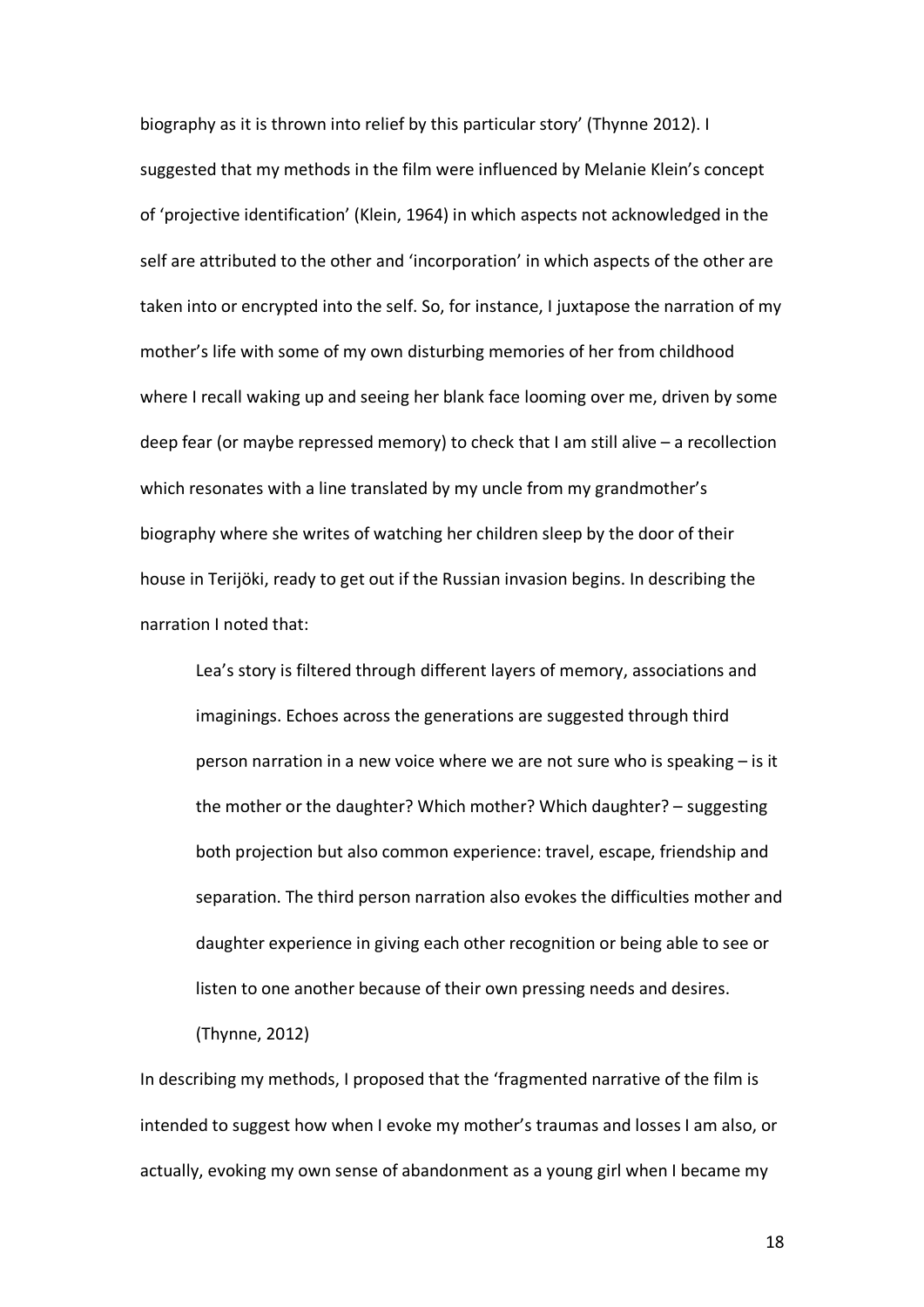mother's carer' (ibid). Reviewing the film in the light of its' reception I can see now that this description of it is true in more ways than I had imagined at the time. I can see that the emphasis of the film on the war and its losses was to some extent another rehearsal of the dominant family story despite, or even because of, my awareness of its limitations, and that the projections were not only my projections of my own melancholy onto my mother but also that there was another kind of projection and identification with my grandfather, whom I had never met. Could it be that on some level I identified with and wished to be like the men in the family? - - like my uncle whose voice, in fluent English, we hear most of the time (apart from mine) in his clear responses to my questions?<sup>11</sup>

My uncle's account of going with my grandmother to see if their father's body had been returned from the front is painful but still coherent. I try to interweave this with my mother's more disturbing reminiscences of seeing her father as a ghost while in the care home, thus at least allowing a glimpse of how traumas might be spoken of less transparently. My mother's incoherent and apparently 'irrational' perspective was, I felt, hard to represent in a way that would make it accessible to an audience and so her voice, although present in short clips in recollections of the war, becomes marginalized in the film's discourse. It was also difficult to make her 'readable' in another sense, since the decades of strong anti-psychotic drugs had made her a heavy smoker and towards the end of her life her voice was extraordinarily deep and husky so that she, in fact, sounded to many like a man.

The poignant 1941 photo of the family shortly before my grandfathers' death in battle, the family story about the lost home, as well as my own fascination with a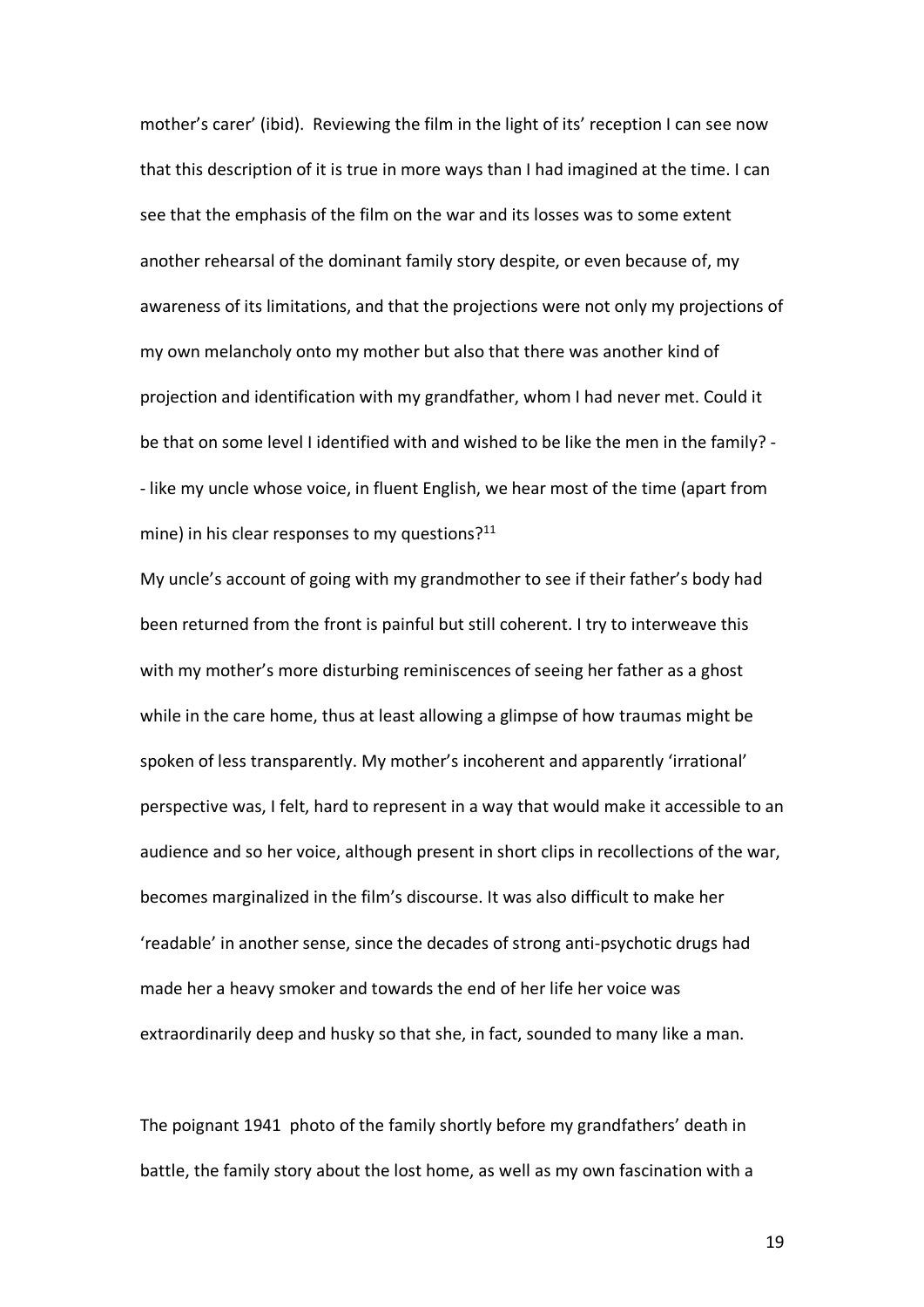country that was both so familiar and yet in many ways inaccessible linguistically and culturally, all helped to determine aspects of *On the Border*'s structure. Although the film was supposed to be about my mother, I was drawn too to my soldier grandfather's, Paavo's, story. I was aware when planning the shoot that this story could provide a narrative spine which contrasted with the more fragmented representation of my mother's life – and a narrative is clearly what I was attracted to even while I experimented with a more associative and fragmented form. The larger narrative that Paavo's story represents, of the small, but fiercely independent country standing up to the Russian bear also appealed on a less conscious level (even though the film acknowledges both the limits of the nationalist rhetoric underpinning it and, worse, the Nazi alliance that it ultimately entailed). The middle section of the film is thus taken up with my journey into the swamps of Russian Eastern Karelia to find the spot where Paavo fought his final battle in September 1941. His last days are well documented too in the official war journal of his battalion which I located in the Helsinki war archives with the help of my cousin Jean Ramsay, and from which I used extracts spoken over the sequence of our journey retracing his steps into the wilderness. The official journal made me realize that he had died on the Russian side of the 1939 border, engaged in an advance action in the Finnish invasion of this territory as part of laying claim to a 'greater Finland'.<sup>12</sup> Earlier in the film there is a sequence showing me visiting the Salpa-line ('Bolt line') Museum with my uncle. The museum commemorates the defensive line of stone barriers and bunkers built during the 'Interim Peace' (1940–41). The line was intended to protect Finland's Eastern border after the loss of the isthmus of Karelia and, although the Russians did not reach that far, it was strategically important in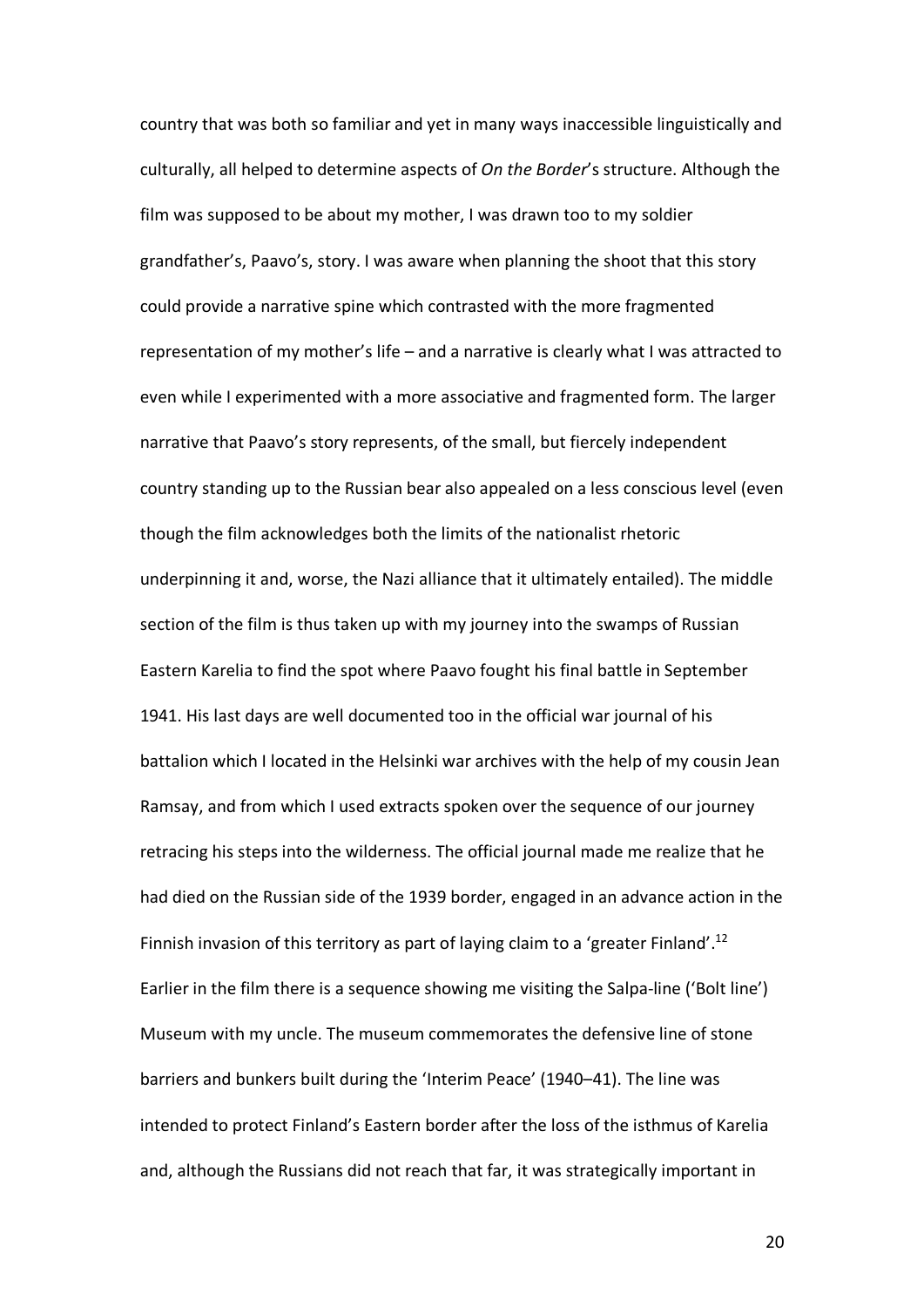the peace negotiations at the end of the war. A serendipitous shot shows me seated, operating the controls of a large cannon at the museum (Figure 4). Interestingly this is filmed by my soldier uncle, Lieutenant Colonel Jorma Pullinen. Noting the identification with my grandfather exemplified by this shot, Katie Grant prompted me to read these military sequences not only as a form of identification with my grandfather but as a metaphor for how I cross the border of my mother's space in order to establish my own boundaries (Grant, 2013). By this, I assume she meant the ways in which I hunt through her home, her things and her life in the film in order to find something that might help to secure my own sense of self, just as my grandfather advanced into Soviet territory in 1941 to help secure the Finnish border. I argued in the original statement that accompanied the film (Thynne, 2012) that the multi-vocal narration is intended to suggest aspects of projection and encryption – i.e. the blurring of boundaries between the lives of mother, grandmother and daughter and the nostalgic desire for reunion and recognition of each by the other. I tried to suggest this, for example, through the voice of the unidentified female narrator whose voice is neither mine nor my mother's but a third person intended to stand for all of us. The common experience of the three generations is evoked for instance by the woman narrator saying over a fast motion shot of clouds from a window in my mother's flat. '[t]he phone no longer rings every day. She misses her mother's voice at the end of the line. Even though most calls were a plea for something. Even though in those calls she felt she didn't exist' (43.16). There is another way, though, in which I establish my own boundaries in the film, as opposed to blurring them, which is perhaps the most discomfiting perspective I have developed on its processes since it was made. I mentioned that I was surprised to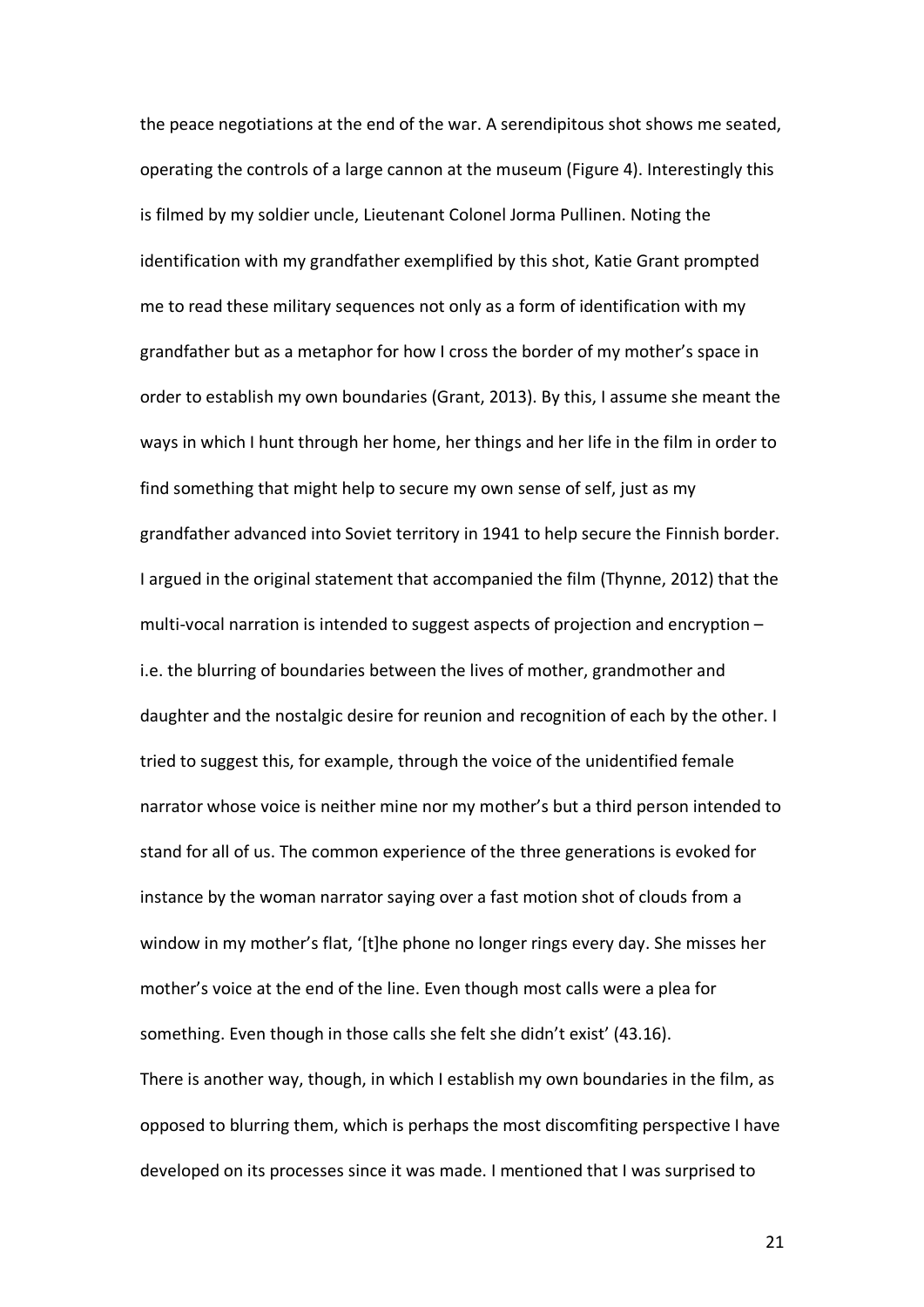find an envelope of letters written specifically by my grandfather to his eldest daughter, my mother, from the front. She was eleven years old when the war started and thirteen when he was killed. Maybe the loss of a father at an early age, whose letters from the front she had kept at the bottom of her desk for seventy years but never mentioned, was no more significant in her life than another event that is mentioned in passing in the film but which I never speak to her directly about – giving up her first child in an unmarried mother's home in Nottingham in 1952. I mention this only in a few lines of narration, which I place over a photograph of her applying lipstick in a mirror in an office in Helsinki (taken before she came to England):

It's Christmas Eve. She's scrubbing floors in the English doctor's house and wishing she was in Finland. She has the child adopted and never tells anyone. And then suddenly one morning twenty years later she announces that she has a son. (Thynne, 2012)

This abrupt revelation in the film mirrors the abruptness of its revelation in real life. But the film then tells us no more specifics about this event, i.e. that my mother conceived the child in Finland with a married man, felt unable to tell her family and decided to come to England (as she had already planned) and take up a job as a maid. In this way one of the possibly most painful events of her life is largely absent. My father never mentioned this conversation again in front of us so I don't know what further discussion there was between them about it, if any. The silence about the topic echoes the silence that persisted in my family, like Otero's and Marazzi's. Although later I did talk to my mother about what had happened, she didn't express any feelings about it directly. What she did do after my father had died was to try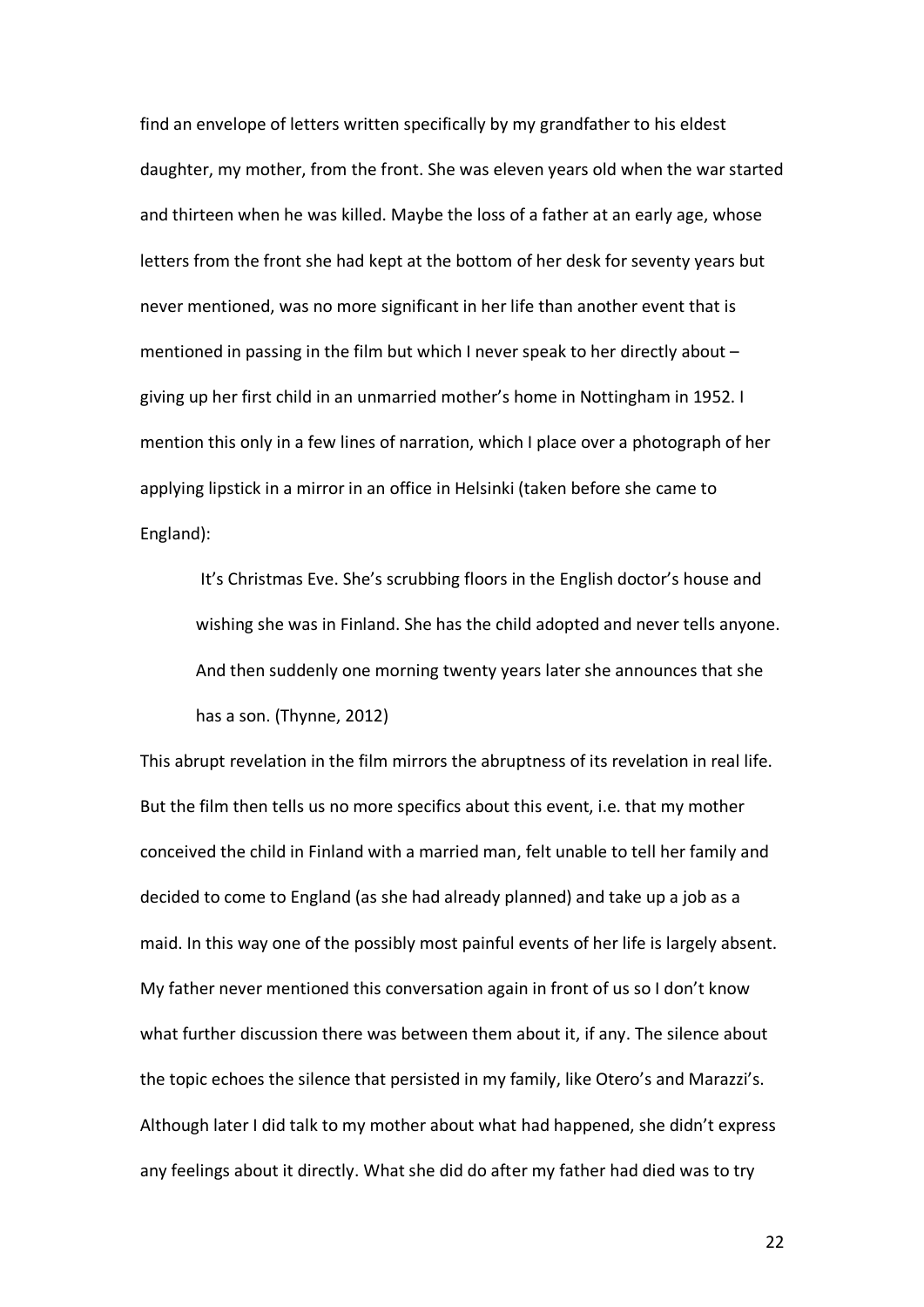and trace her son through adoption agencies. She wanted me to help her do this but I refused, not least because I felt if she had a son he might be shocked to see her in the state she was in and because I thought he could have traced her himself if he knew he was adopted. Maybe the skirting around this issue in the film is also due to a selfish concern of mine that this child from the past might re-surface and intrude upon an already uncertain present where I felt weighed down by my mother's poor health and erratic behaviour and where I had carried so much responsibility for her for so long. Maybe it was also hard for me to bear the thought that my mother might be still concerned about a child she had scarcely known when I had felt not mothered enough myself. This elision in the film speaks too of the difficulty of representing the mother as a subject, that is, from her perspective as opposed to that of the child, as Marianne Hirsch writes: 'The adult woman who is a mother, in particular, continues to exist only in relation to her child, never as a subject in her own right. And in her maternal function, she remains an object, always distanced, always idealized, or denigrated, always mystified, always represented through the small child's point of view' (Hirsch 1989: 167). My own feminism may also have made it more difficult for me to delve too deeply into this aspect of my mother's story since, as Hirsch, goes on: 'Feminism has set an extremely high value on control, control of women's bodies, of their legal status, their salaries, their choice of life and plot. Nothing challenges a very hard earned and still enormously fragile sense of control more than the vulnerabilities and dependencies of maternity' (Ibid: 165). My mother's confinement to an unmarried mother's home certainly piqued me as both oppressive and also symbolized for me the loss of control which continued in the relationship with my father, by whom she also became pregnant before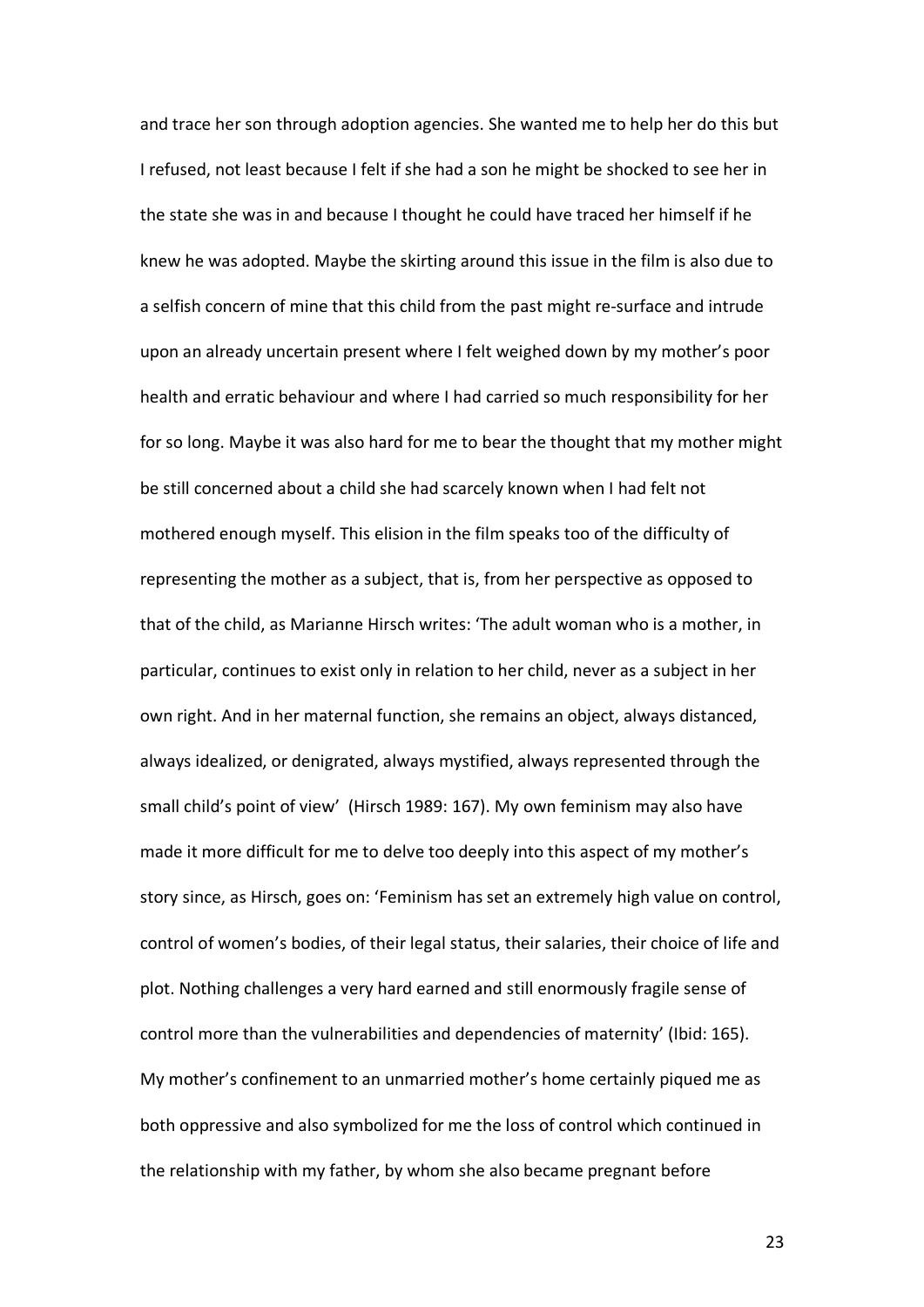marriage. In some ways the film is complicit with the shameful silence concerning my mother's treatment as an unmarried mother – a topic which writing this article makes me think should be the final film I make about her history.<sup>13</sup> At the same time what I think the film does achieve in the last section is to challenge the version of family life which the earlier part of *On the Border* had affirmed. In the first half of the film I may have taken the 1941 photograph of my mother and her family on the eve of renewed war at face value and accepted the dominant narrative it suggests of the defence of home and family as the cause and justification of conflict.

I think it is unlikely that my grandparents even had a camera of their own as of course many people in the 1920s and 1930s did not. The few photos that do exist show their family as a formal group posed for someone else's lens, either in the studio for their wedding photos and with their young children, or, like the 1941 photograph, assembled outdoors to pose for a commemorative moment. In the second half of the film, I cannot read my immediate family's photographs, of which there are also a much greater abundance given the greater access they had to photography, in the same way. Instead, my approach becomes more critical as I use very slow pans to highlight the gestures and relationships of figures in space and big close-ups on the image to highlight details. Video enables the still image to be deconstructed in this way and take on new meanings through movement across the frame and, of course, through juxtaposition with words and music.<sup>14</sup> In this way the moving image can in fact unpick the reification with which still photography has been associated. For instance, over an extremely slow tilt up a studio portrait of my father as a very handsome, clean shaven young man from the early 1950s, we hear a letter of his being read about how much he is missing my mother who has gone to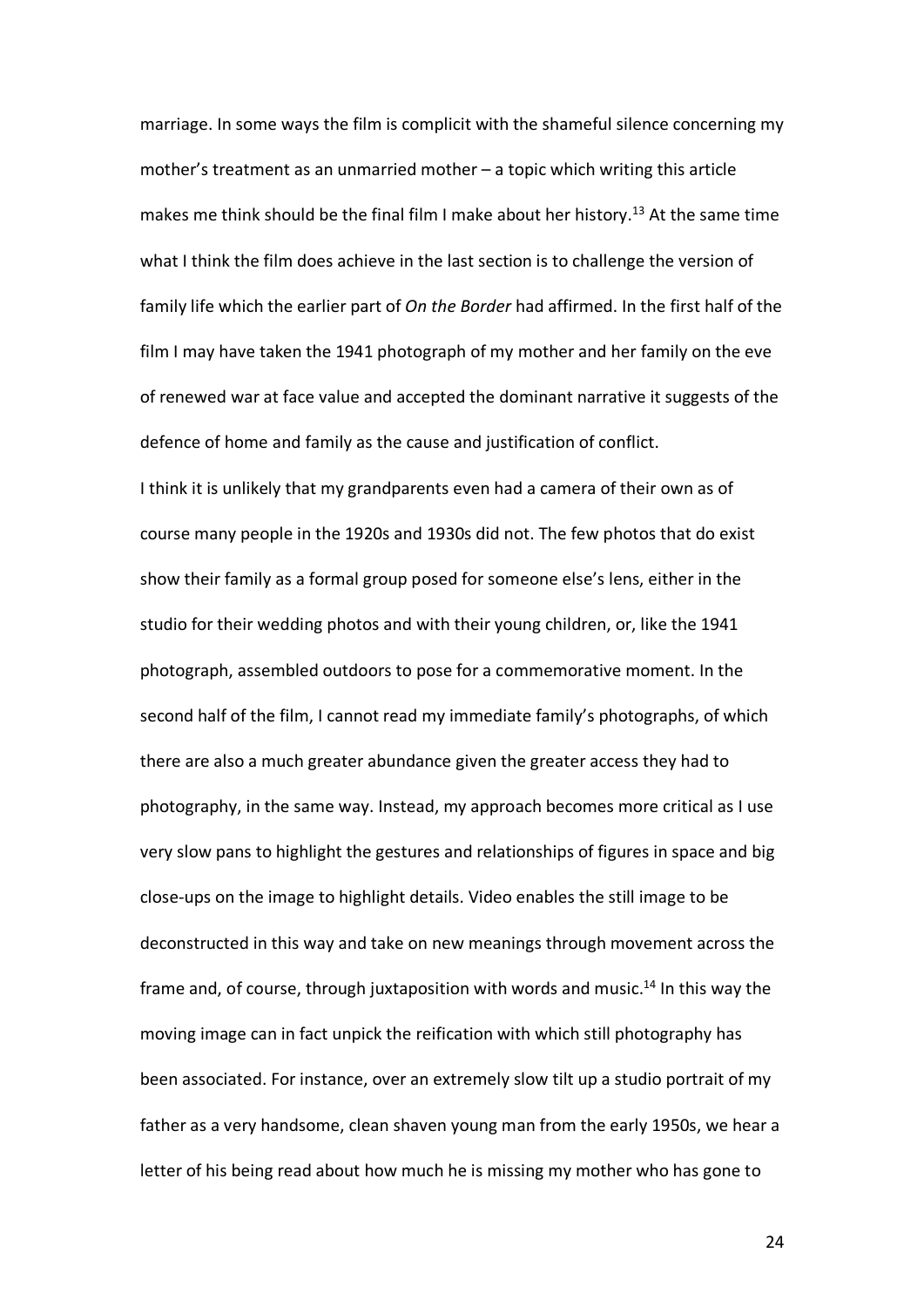Finland for a holiday (the first time she returned after seven years in the UK). While there is undoubtedly affection in the letter, this is mainly expressed through my father's iteration of how dependent he was on the domestic service she was clearly providing at the time:

I do miss you sweetheart – I seem to live in complete shambles when you are not here. I get up late, the bed doesn't get made, laundry accumulates, milk becomes days old. I miss my train in the morning etc, etc. Still mother had been very good with the food and the washing. The stair carpet is away for cleaning. See you Saturday my beautiful blonde Balt …

(Later I took the complete neglect of household duties which her illness entailed as at least partly her revenge!). The letter is preceded in the film by another letter where over a shot of her on deck he praises her appearance as she boarded the Russian ship to go to Finland and jokingly expresses anxiety about her flirting with the officers on board. Together these sequences evoke the suffocating gender expectations of conventional 1950s British marriage and how, to my eye, my mother had swapped one form of domestic servitude for another, not least it seems because of the constraints on a female sexuality which was not tied to reproduction, or possibly, to men's demands. The letters and my first-person narration, including of my father's violence towards my mother ('He used to hit her when there wasn't enough milk left for his tea'), deconstruct the happy family snapshots of summer in the garden and on holiday. However, my close scrutiny of both the words and images through my framing and editing also reveals unexpected moments which resist my critical feminist stance towards them. My mother looks defiant in her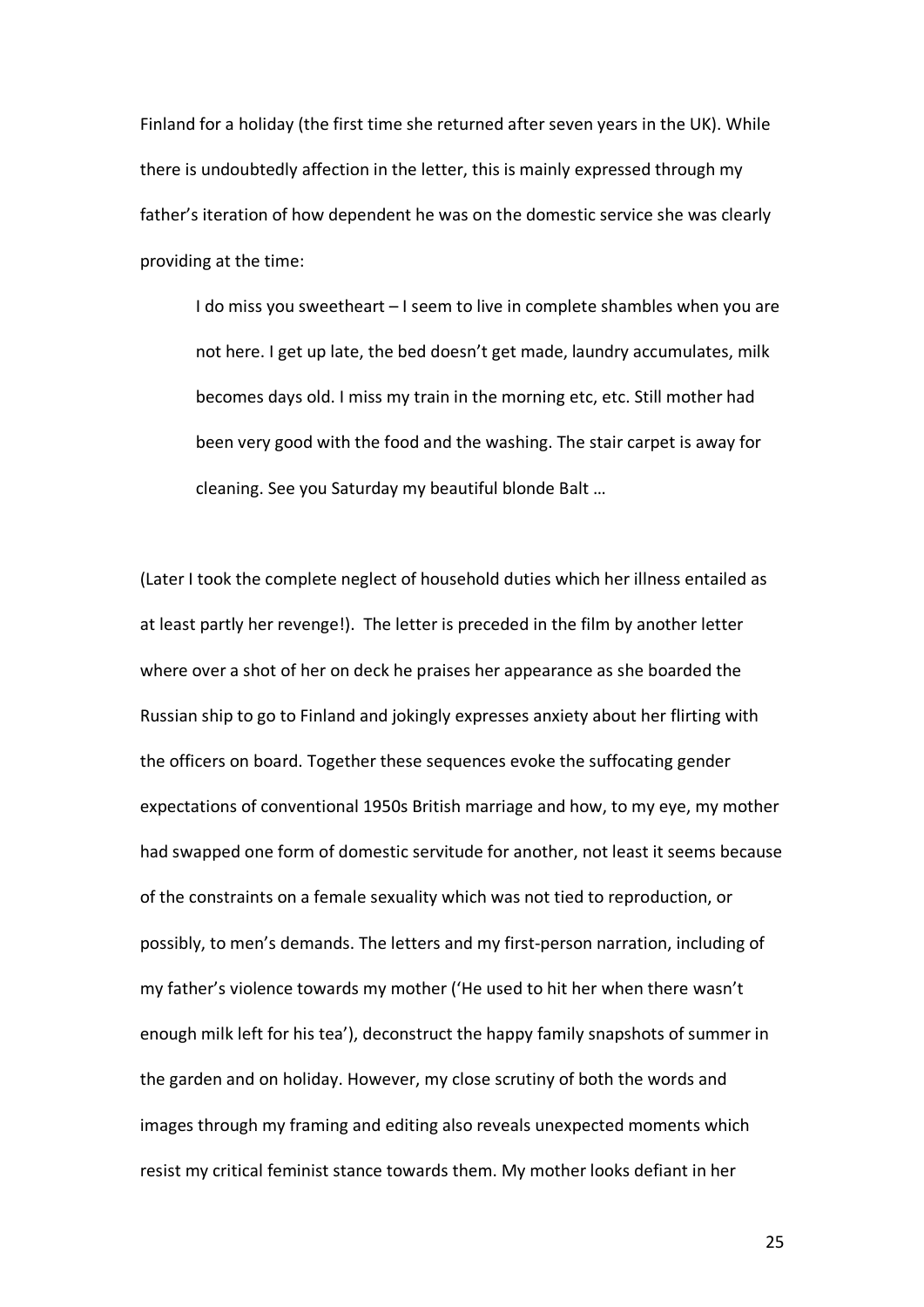wedding portrait standing proudly before the camera, and does not look as if she needs my father's hand at her elbow – noticed for the first time when I zoomed in – which he proffers as if to support her. In her bridal gown, she has maybe, in her own mind, triumphed, putting behind her, at least for now, the sorrows of the unmarried mothers' home (Figure 5). She certainly looks more in command of her destiny than her own mother in her wedding photo – married at seventeen, young, innocentseeming and round-faced(Figure 6). On the sound track, I read a letter written by my mother to my father who was hospitalized at the time in 1970 after a brain tumour operation. My mother writes that she misses him and that she is icing a cake she has baked for him, which won't be 'a masterpiece' but it will taste better, she hopes, then 'a shop cake'. I find this detail poignant, like a kind of punctum, and it reminds me warmly of my mother's unfailing generosity, despite what I remember of all the friction and conflict between my parents. I edit the letter over their wedding picture against which it highlights a connection between them which is maybe more significant than the 'show' of the wedding portrait whose frame is made visible in a wide shot. The warmth of the letter, although it is addressed to my father, speaks to me of the warmth that she showed to me. All too often as in much of the film, I recall the difficulties and losses of her life and of my childhood. The letter reminds me of an intimacy and closeness that was there; it acts, like the love song which gives *Un Ora Sola Ti Vorrei* its title and which Liseli sings at the opening, to bridge the gap of time and loss and allows me to hear my mother finally in her own voice. Reading it in the film in my own voice I recover my mother's words before her breakdown, making her speak to and through me; I affirm my own identity as an adult woman and a woman film-maker through this recovery of her former self – the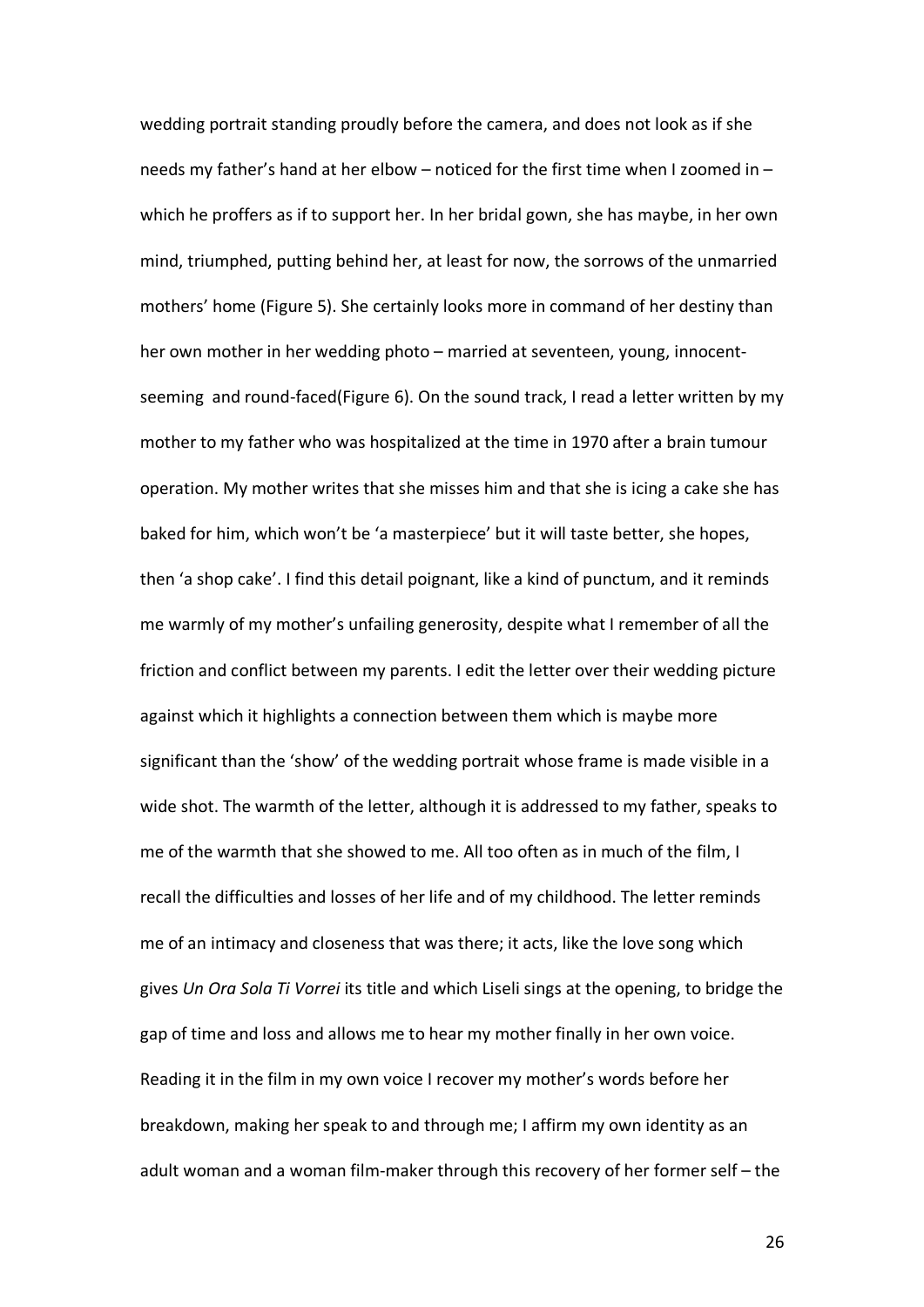mother that my camera also seeks through the deliberate and lengthy movements across and zooms within photographs of her as a young woman.

The comparison I have made here with *Un Ora Sola Ti Vorrei* and *Histoire D'Un Secret* throws into relief the different forces at play in my own project which is not only haunted like theirs by what my mother's life might have been, but also by experiencing what it had become through years of decline caused both by the heavy medication that was prescribed to women with her symptoms as well as her 'illness' itself. In making *On the Border*, I put my mother's story 'back into the world', just as Marazzi and Otero have done, where it can connect with so many other women's histories. Yet, I also realize how far I might still be from seeing through a mother's eyes.

 $\overline{a}$ 

<sup>&</sup>lt;sup>1</sup> I discuss *Stories We Tell* in a forthcoming article, 'Unravelling Family Fictions' where I compare it with the pioneering feminist film by Michelle Cirton on mother-daughter relations, *Daughter Rite* (1979).

<sup>&</sup>lt;sup>2</sup> Michael Renov, whose work spurred a resurgence of critical interest in first person film-making, describes the documentary practice that engages in the documentation of family members as 'domestic ethnography' and explores how such practice 'functions as a vehicle of self-examination, a means by which to construct selfknowledge through recourse to the familial other' (Renov 2004: 218). This recourse has a different dimension in the films by Marazzi and Otero in that the familial other has passed away long before the film-makers were adults and so their construction of the 'other' relies heavily on memory and fantasy.

<sup>3</sup> Andrew Asibong (2014) produces a valuable analysis of the social context of Otero's film, where he notes how the climate of shameful secrecy around abortion in 1960s France meant that that 'thousands of women died in the name of the law' and that 'those deaths could not be properly felt or mourned'.

<sup>&</sup>lt;sup>4</sup> The term 'nostalgia' here refers not so much to the desire to return home or to people and things one has known in the past but rather to the unconscious desire for a maternal figure who provides the 'environment' for the baby's earliest life.

<sup>5</sup> Kristeva, deriving the term 'chora' from Plato's Timaeus in *Revolution in Poetic Language*, describes it as follows: 'Discrete quantities of energy move though the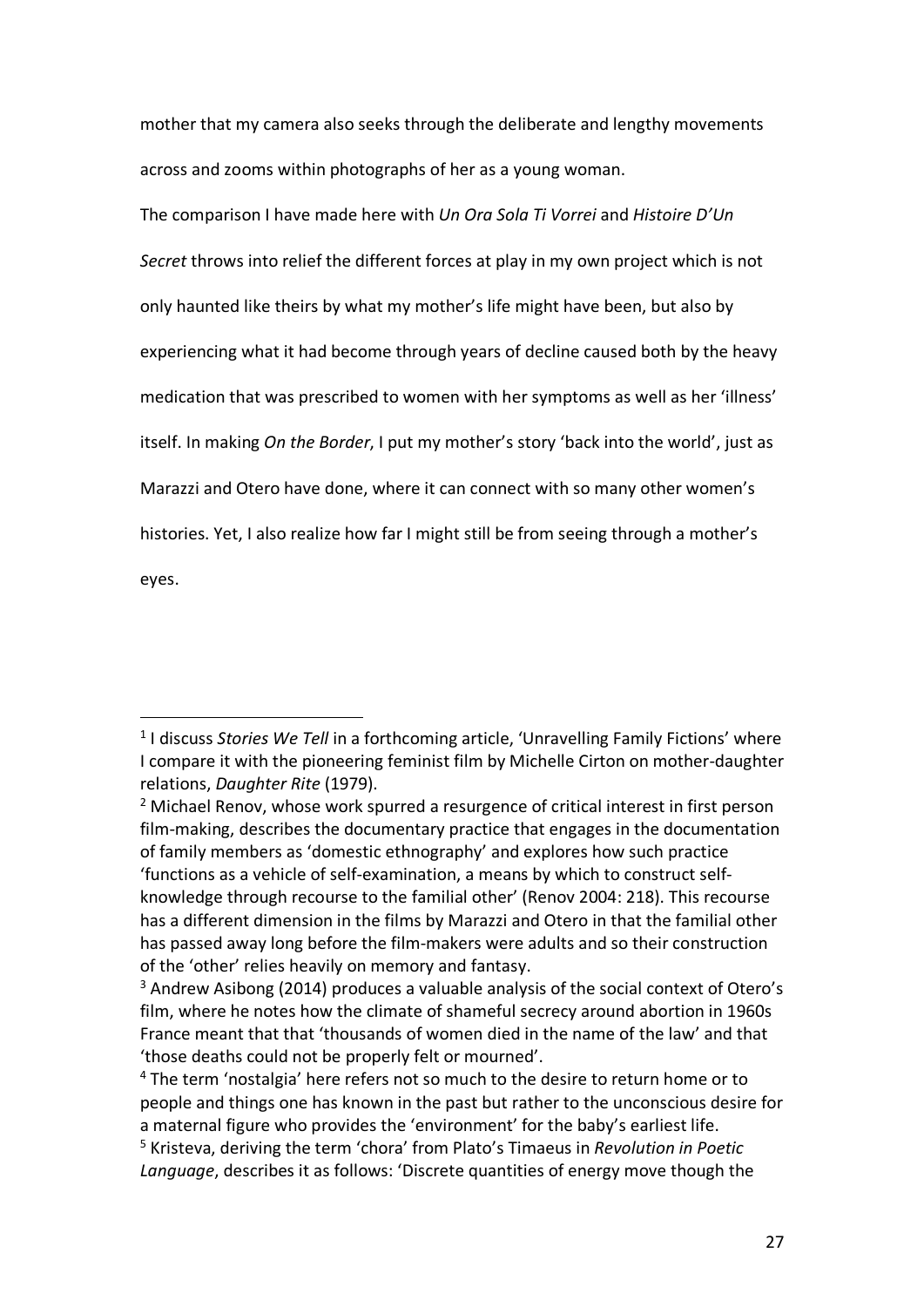body of the subject who is not yet constituted as such…these energy charges as well as 'psychical' marks, articulate what we call a *chora*: a non–expressive totality formed by the drives and their stases in a motility that is as full of movement as it is regulated…The chora is not yet a position that represents something for someone (i.e. it is not a sign); nor is it a *position* that represents someone for another position (i.e. it is not yet a signifier either); it is however, generated in order to attain this signifying position. Neither model nor copy, the chora precedes and underlies figuration and thus specularization, and is analogous only to vocal or kinetic rhythm' (Kristeva, 1986: 93 -94).

 $\overline{a}$ 

 $6$  I am using the term 'détournement' to describe the way in which a work may be used by a new work to create a meaning which is antithetical to the original as proposed by Debord (1956) – here the use of Liseli's voice over and Marazzi's edit reroutes the footage shot by the paternal camera.

 $<sup>7</sup>$  The image of Marazzi as a child, although not taken as an 'art photograph' like</sup> Theodore Miller's, recalls the latter's use of his daughter, Lee Miller, as a nude model from an early age, an exploitation of his daughter which does not seem to be unconnected to the fact that his friend raped her aged seven. Antony Penrose, Lee's son, says of Theodore's photos of Lee: 'It's difficult to understand [...] His photos of her are quite creepy and definitely transgress the child-parent boundaries' (Parker, 2014). The exhibition *Lee Miller: A Woman's War*, Imperial War Museum, 15 October 2015 – 24 April 2016 highlighted the way in which Miller moved from being the object of men's photography as a child and then as a young model, both in fashion and in art photography for Man Ray, to being an accomplished photographer herself. In her later years, living in the Sussex countryside with her husband, Roland Penrose, Miller suffered from alcoholism and depression. Antony Penrose also notes that he knew nothing of her work when he was a child, only discovering, after her death in 1977, that 60,000 of her prints, negatives and articles for Vogue were hidden in the attic of the house. Penrose suggests that she suffered from post-traumatic stress after witnessing the horrors of war as a correspondent, especially the death camps. However, it is also possible that another family secret – her rape as a child, which Penrose only discovered and revealed to his father after Miller's death – would have contributed to her decline in later life, shrouded, like the experiences of the women in the films under discussion, in shameful secrecy.

<sup>8</sup> In an interview, Marazzi notes: 'My father behaved well. Like all the single people who have to be both parents' (Oliveri, 2009, my translation).

 $9$  See for instance Heikkilä (2004) which includes an aerial photograph of the beach with its famous semicircle of beach huts on p. 63.

 $10$  Laila Pullinen (1933-2015) was a leading Finnish sculptor and one of the few Finnish women artists to gain international recognition. In *On the Border*, she recalls the family's evacuation and leaving behind the clay figures that she and Jorma had made there. Her work is included in several major collections and sites in Finland, including her magnificent copper relief, 'Sun on the Fell' (1967) at Helsinki Airport and in the sculpture park she created, https://nissbacka.com/, which also features in the film.

 $11$  Michelle Citron, writing of her breakdown caused by the long repressed experience of sexual abuse, associates her role as a film director with her identification with the Father: 'Through film I donned the mantle of the Father,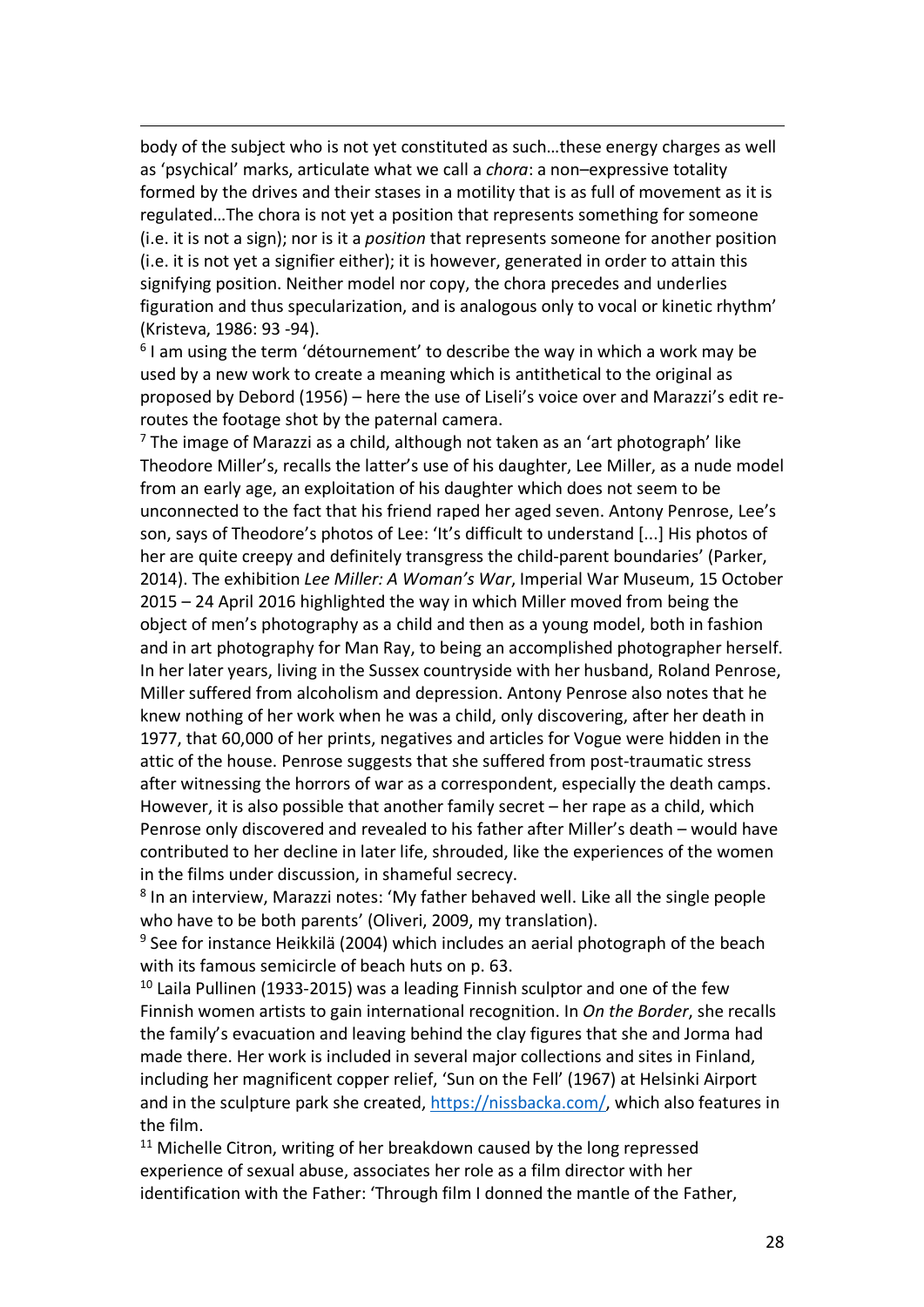ambitious, successful, detached, controlling, all-seeing, but circumscribed too. By stepping out from behind the camera I moved into the more vulnerable position of the one looked at, scrutinized, seen. The one who feels.' She suggests that through her book she reconnects with the child she was in the family movies: '[…] in the act of writing, the Michelle-who stands-behind the camera steps out from the shadows and joins the little girl who, long ago paraded up and down the sidewalk for Daddy' (Citron, 1999: 104).

 $12$  I realized that my mother, the most sceptical member of the family in relation to the heroic version of my grandfather's war exploits, had already told me that many men 'had died for nothing' in pursuit of the 'greater Finland' in an interview from 1994 which I include in the edit.

 $13$  An approach to making a film about my mother's experiences of the unmarried mother's home, the most invisible aspect of her life, is suggested to me by Alison Light's history of her working-class family, *Common People.* This tells the story of a family not only without heirlooms but without the photographs, letters and other personal archives which most middle class families take for granted. Instead she constructs what I would call a 'socio-biography' where she locates the few traces in public records of her family in the wider histories of the locations, industries and institutions with which they were connected.

<sup>14</sup> Jo Spence's (1986) work on using text to counterpoint the representation of family life in her own family album with details of what was actually happening to the family at the time has been an inspiration for work with family photography.

## **Bibliography**

 $\overline{a}$ 

Asibong, Andrew (2014) Paper on *Histoire D'un Secret* presented at 'Filming the Absent Mother' symposium at Birkbeck, University of London, June 14. Podcast available online:

http://www.bbk.ac.uk/arts/research/birkbeck-institute-for-the-movingimage/podcasts-and-videos/podcast-filming-the-absent-mother (accessed 20 April, 2017)

*Daughter Rite* (1979) Dir: Michelle Citron, USA: Women Make Movies.

Citron, M (1999) *Home Movies and Other Necessary Fictions,* Minneapolis: University of Minnesota Press.

Debord, G (1956) 'A user's guide to détournement' trans. Ken **Knabb** *Situationist International Anthology* (Revised and Expanded Edition, 2006).

Available online at: http://www.bopsecrets.org/SI/detourn.htm#1.

First published as "Mode d'emploi du détournement" *Les Lèvres Nues* #8 (May 1956). Belgium

Duffy, Carol Ann (1990) *The Other Country* Dublin: Anvil (re-published by Picador, 2010).

Modjeska, Drusilla (1990) *Poppy* London: Serpent's Tail.

Gallop, Jane (1985) *Reading Lacan* Ithaca: Cornell University Press

Hirsch, M. (1989) *The mother/daughter plot: Narrative, psychoanalysis, feminism*. Bloomington, Ind.: Indiana University Press.

Grant, Catherine (2013) 'Lizzie Thynne on Film Biography' *Reframe*: Conversations Available online: